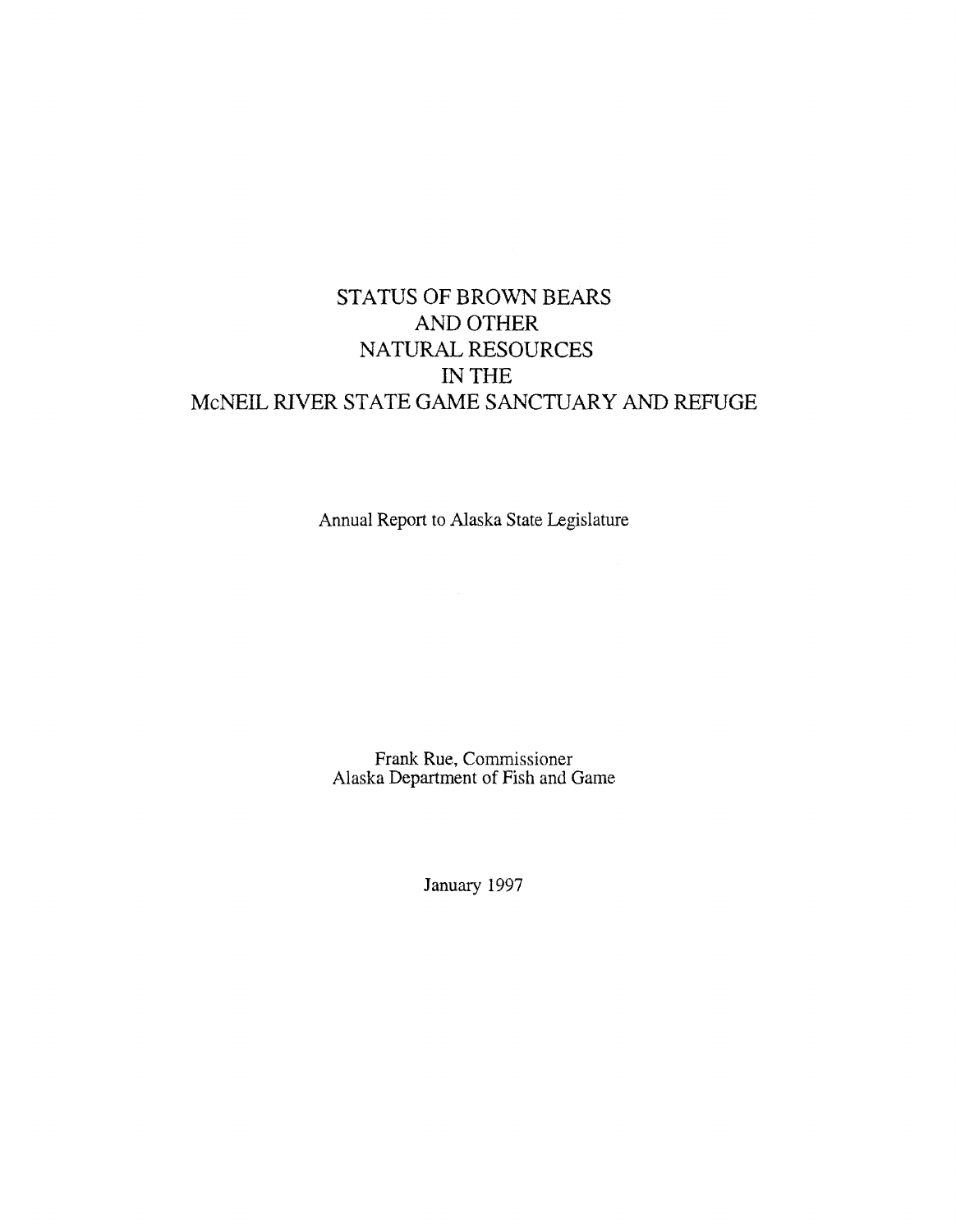#### Executive Summary

The McNeil River State Game Sanctuary and Refuge Management Plan was completed and made available for public distribution in June 1996. The interagency plan will provide guidelines for land use activities in the sanctuary and refuge.

The Board of Game, in October 1995, closed the refuge to brown bear hunting, effective July 1, 1996. One brown bear was killed during the fall 1995 hunting season. Four brown bear hunting permits, selected in May 1995, were valid for the spring 1996 season. There were no bears reported harvested during this period.

A total of 87 recognizable bears were observed in the sanctuary during the 1996 season; a small increase from the 1995 season but representing the 2nd highest total number since 1977. The total number of bear-use days increased about 11 percent from the previous season, reflecting a good return of sockeye salmon into Mikfik Creek. Bear use at McNeil falls reflected the 5 year average use.

Public use of the sanctuary averaged 9.2 persons/day, with 219 permittees (standby and drawing combined) visiting the sanctuary. A total of 1,502 applications were received for the 280 permits. All 15 special use permits were issued by the Department.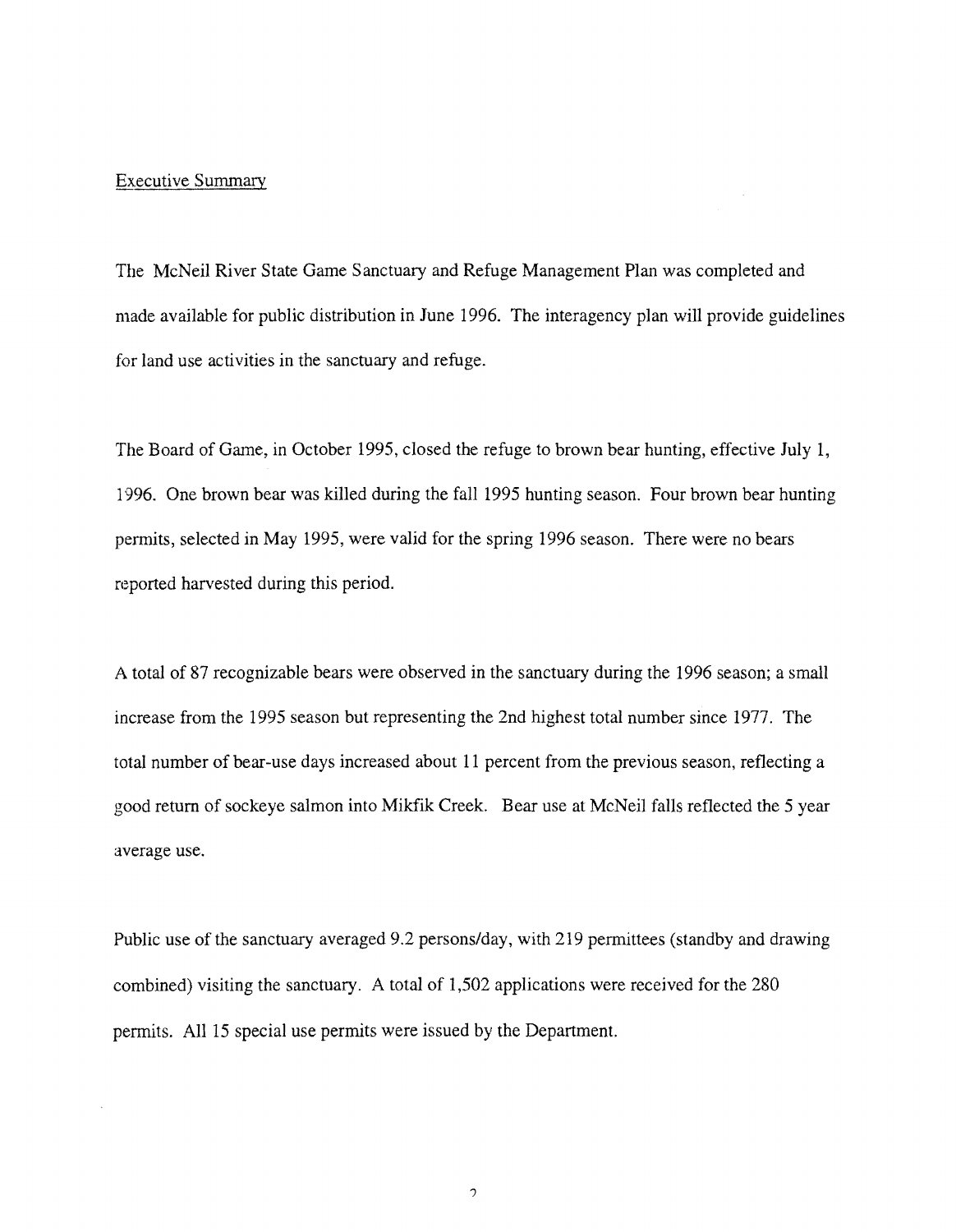Sockeye salmon escapement index to Mikfik Creek totaled 10,500 fish. The chum salmon escapement index for McNeil River was 16,100 fish. No commercial harvest was directed at either of these stocks, and the entire run of both species entered their respective drainages. However, the McNeil chum escapement index remained significantly less than the minimum goal of 20,000 fish.

A UAF graduate student continued her research program investigating the relationship between chum salmon and brown bears in the sanctuary. Information from the first year is being analyzed and additional information will be collected during the next field season. A new research project was initiated by sanctuary staff to investigate whether relationships between individual bears can be determined from DNA collected through hair samples.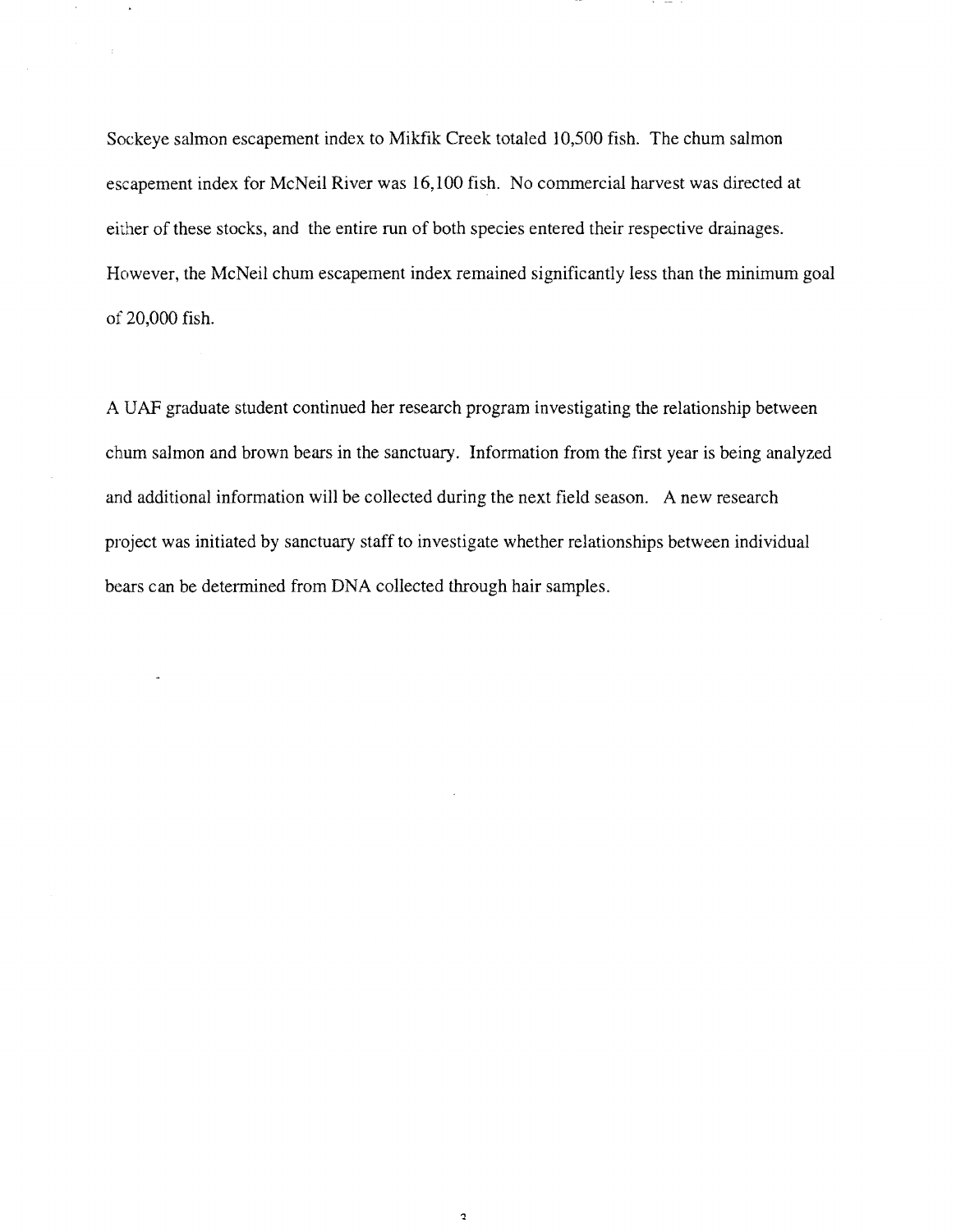# Introduction

The Alaska State Legislature passed legislation (AS 16.20.160) in May 1991, which expanded the McNeil River State Game Sanctuary and created the McNeil River State Game Refuge. The legislation became effective on January 1, 1993, when the Commissioner of Fish and Game certified the Paint River fish ladder as operational.

The sanctuary was established to (1) provide permanent protection for brown bears and other fish and wildlife populations and their habitats so that these resources may be preserved for scientific, aesthetic, and educational purposes;  $(2)$  manage human use and activities in a way that is compatible with the permanent protection of brown bears and other purposes described in ( 1) and, to manage uses and activities that would maintain and enhance the unique bear viewing opportunities within the sanctuary; and (3) provide opportunities that are compatible with (1) for wildlife viewing, fisheries enhancement, fishing, temporary safe anchorage, and other activities.

The refuge was established for similar, but somewhat different purposes. The differences are that human uses and activities in the refuge are to be managed to maintain and enhance the unique bear viewing opportunities within the sanctuary, that opportunities for brown bear hunting shall be determined by the Board of Game, and that mineral entry is allowed.

The statute requires the Commissioner of Fish and Game submit an annual report to the legislature regarding status of brown bears and other fish and wildlife resources within the

 $\mathbf{I}$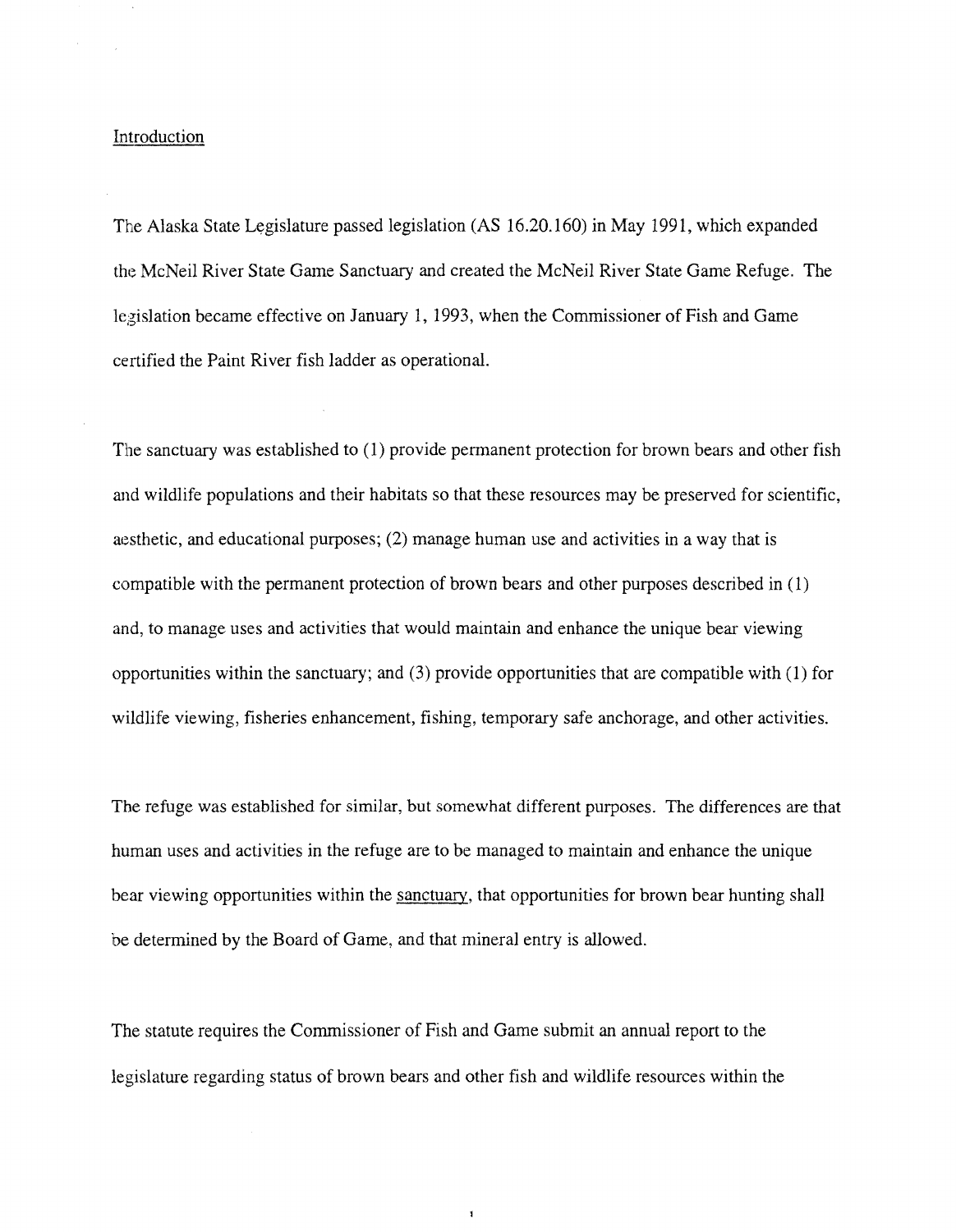sanctuary and refuge and effects of fishing and fishery enhancement activities on these resources. This report is provided in response to that requirement.

# Land Status

All land in the newly established refuge and sanctuary extensions is state-owned or tentatively approved, except 14 sections that encompass Chenik Lake and Chenik Head. These sections were jointly selected by the state and Seldovia Native Corporation. They are not subject to refuge authority unless they become tentatively approved state land. Litigation between CIRI and Seldovia Native Corporation is still pending, and the Department of Fish and Game is not aware of any new developments in the court case regarding this property.

A private commercial interest is continuing efforts to obtain a lease for approximately 10 acres of land in the Chenik Head area. This site contains several nonpermitted buildings that serve as the headquarters for a private bear watching/wilderness retreat enterprise. The Department of Fish and Game has previously recommended that BLM deny the lease application until the land ownership question is resolved. Recent meetings between the private party and the Commissioner's office have taken place. Staff are not aware of any agreements that may have been reached as a result of those negotiations.

A section of the recently completed area land management plan addresses commercial facilities in the refuge. This plan, and the publicly developed and supported operational plan, contain

2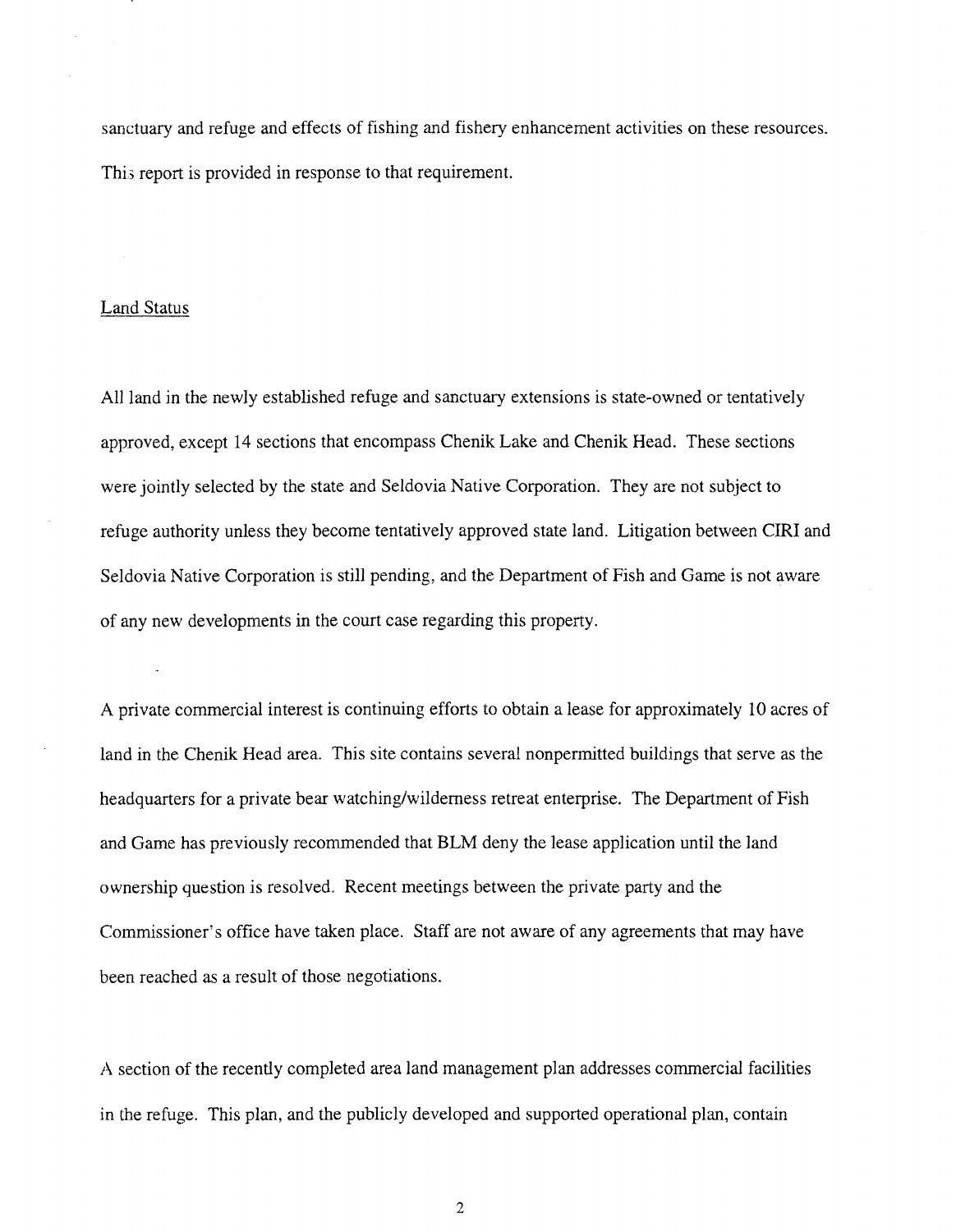recommendations that address this issue and should be used to guide future decisions regarding commercial facilities. Independent decisions developed outside the public process negate efforts made by staff and the public in establishing responsible guidelines for land use activities.

# Regulatory Changes and Management Plan

The Department of Fish and Game, through an interagency planning team consisting of representatives from state, federal, and local agencies, developed a McNeil River State Game Sanctuary and Refuge Management Plan. The draft plan was available for public review and comment in November 1995 with comments being accepted until February 15, 1996. The final plan incorporated public comments and was available for public distribution in September 1996.

The Board of Game met in October 1995 and considered a proposal to eliminate brown bear hunting within the refuge and adjacent area. After considerable discussion and debate by the board, a proposal was approved that closed brown bear hunting in the McNeil River State Game Refuge. That regulatory action became effective on July 1, 1996. No bears were reported harvested during the spring 1996 season.

A Board of Game regulation restricting the percentage of available visitor use permits issued to nonresidents to no more than 35 % went into effect on July 1, 1995. This regulation did not affect the 1995 permit drawing, as that procedure was completed prior to the effective date; however, it did influence the 1996 application process. A total of 10 permits, 1 regular and 9

 $\ensuremath{\mathsf{3}}$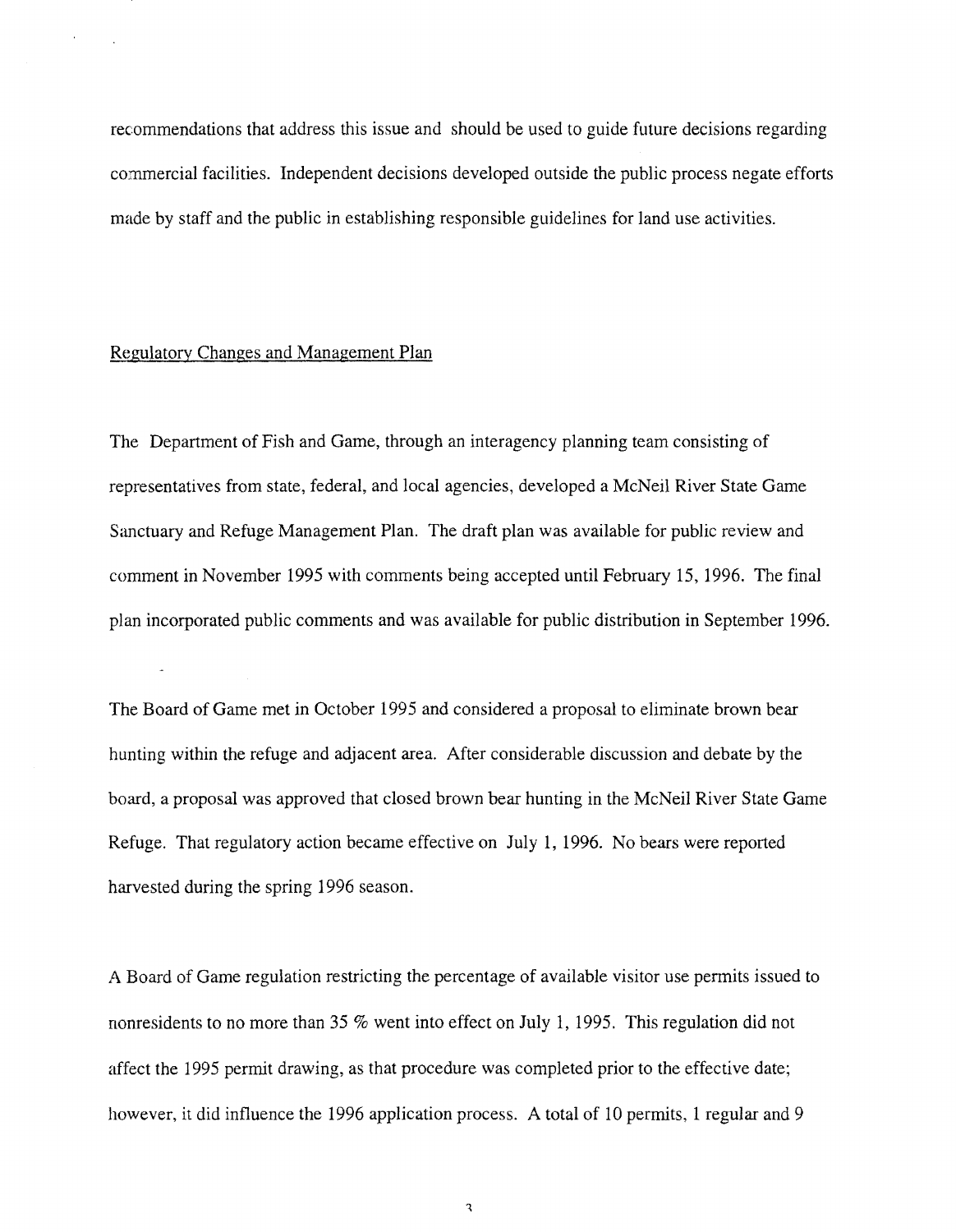standby, were not issued because there were an insufficient number of resident applications submitted for those permit periods. This regulation should be carefully reviewed during the next few seasons, to determine if it is negatively impacting the total number of persons visiting the sanctuary. If that is found to be the case, the Department should propose a revision to this regulation.

# Brown Bear Status

Sanctuary staff record the number and sex of bears observed at Mikfik Creek, McNeil Falls, and other portions of the sanctuary during June, July, and August. The number of recognizable bears, excluding cubs, observed in the sanctuary during 1996 totaled 87 (Figure 1), which is the second highest number observed in the sanctuary (Table 3). The record number of 90 bears was observed in 1993.

The number of bears using the sanctuary has been relatively stable at high numbers during recent years, averaging 83.2 during the 1991-95 period. In comparison, the average number of identifiable bears was only 59 during the 1981-85 period.

A method used to determine bear use in the sanctuary is to record the number of bear-use days. A bear-use day is any portion of a day that a recognizable adult or sub-adult bear (cubs are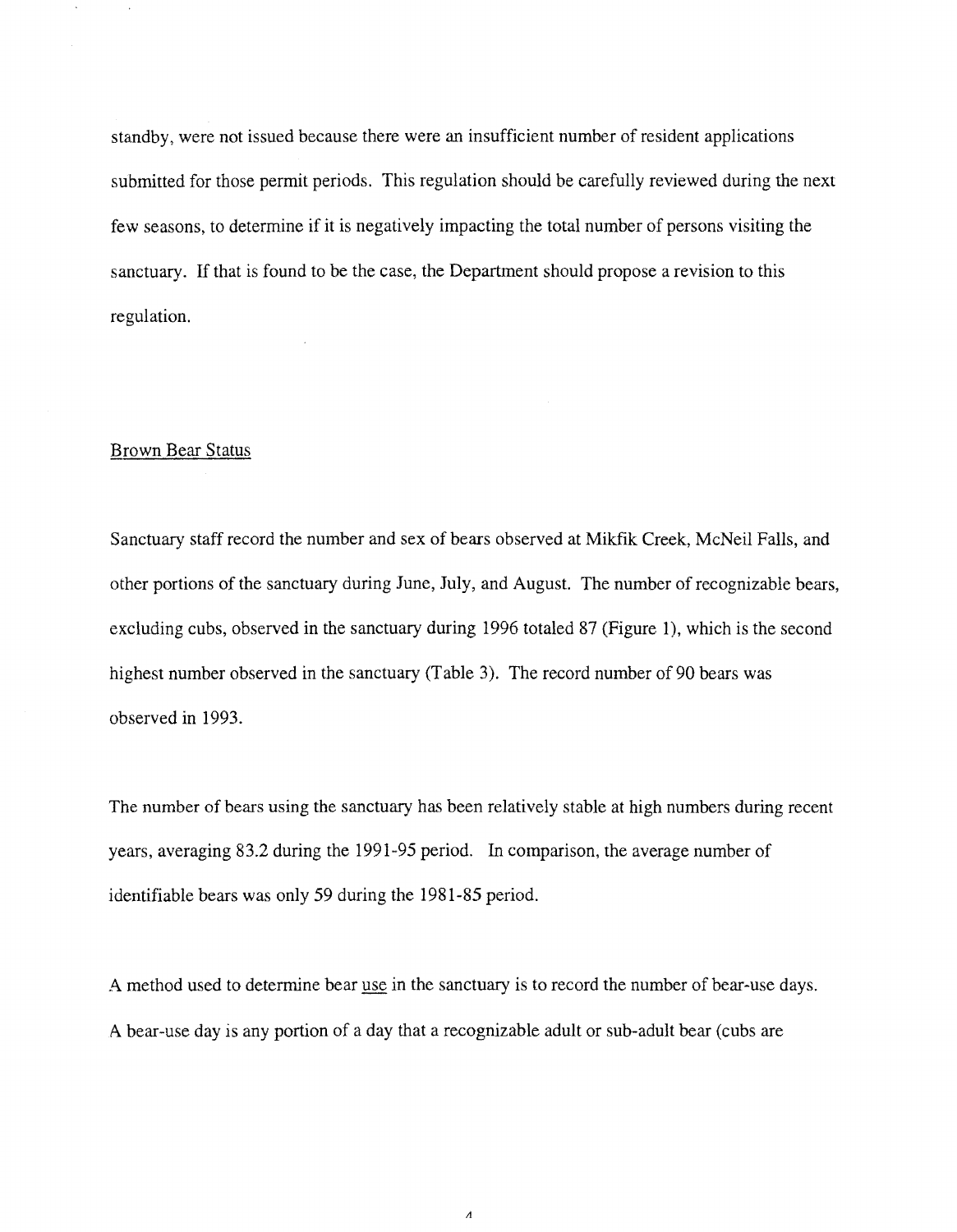excluded) is observed in the sanctuary. Sightings are made on an opportunistic basis, and therefore represents the minimum number of bear-use days for the area.

A total of 1,957 adult and sub-adult bear-use days were recorded for the 1996 season (Table 4). This represents an approximate 11% increase in bear use over the 1995 observations, and continues a two-year increasing trend for the total sanctuary area. The increase in bear use may be related to an increase in salmon escapement in Mikfik Creek and, to a lesser degree, in McNeil River. While McNeil falls had a small increase in bear use over the previous low use periods, bear use at Mikfik Creek almost doubled over 1995 activity. This is probably related to the availability of salmon in Mikfik Creek. The entire run of sockeye salmon escaped into Mikfik Creek and, due to extremely low water conditions and slightly later run timing this season, provided increased opportunities for feeding bears and public viewing. Division staff have previously observed that salmon abundance and availability appears to influence the number of bears using the sanctuary, and the 1996 season appeared to confirm that assertion. Even though salmon escapement levels in McNeil River were still below desired levels, the increased availability of sockeye salmon in Mikflk Creek did appear to increase bear use in the sanctuary.

Numbers of available churn salmon and related bear activity at McNeil Falls declined rapidly in late July, normally when a peak in activity is just starting. By early August, there were occasions when no bears were visible from the viewing platform. Maintaining substantial salmon returns to McNeil River is a critical factor in providing a quality viewing experience. The Division of Commercial Fisheries Management and Development has recognized this situation and is

 $\leq$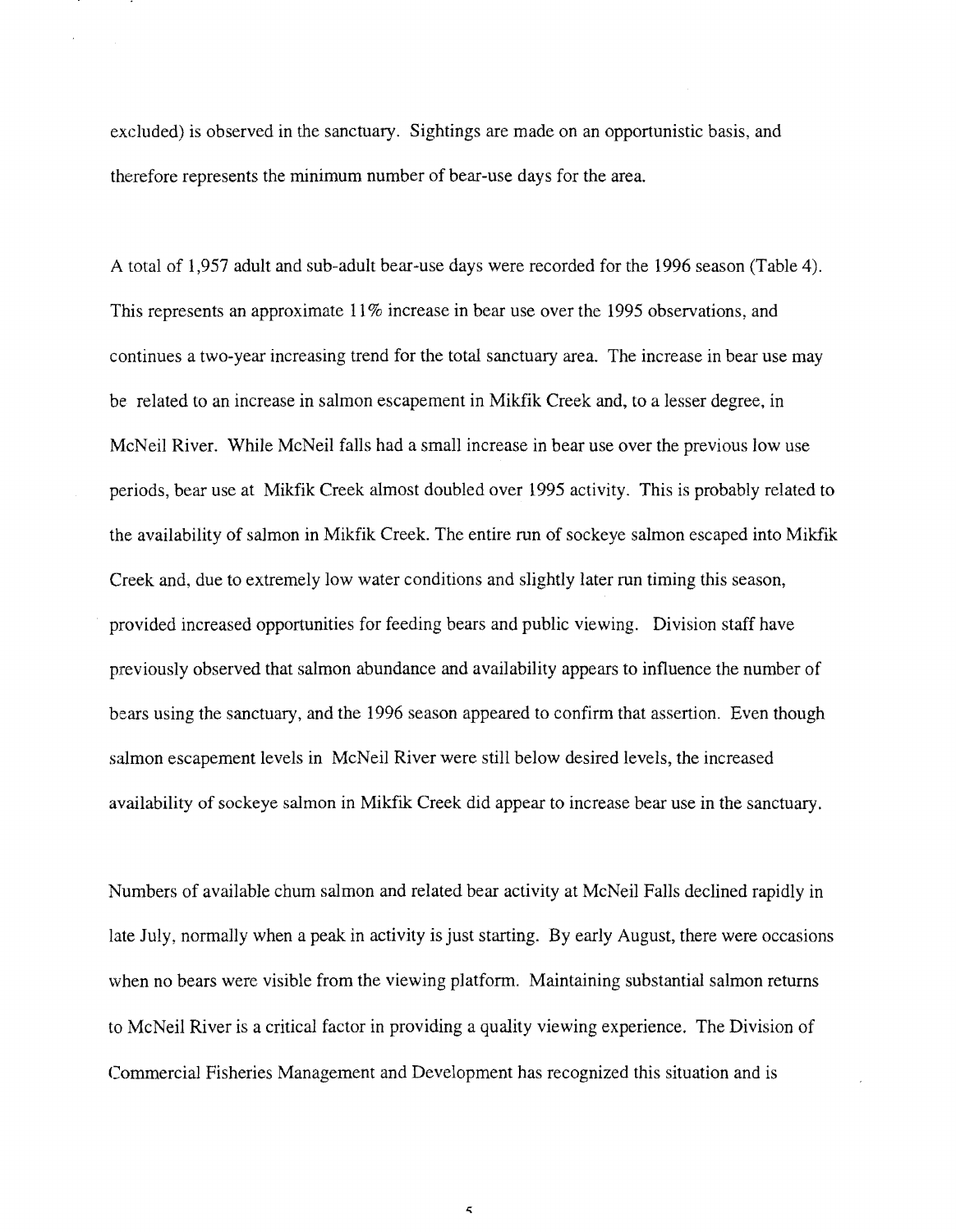continuing cooperative efforts with the Division of Wildlife Conservation in management of the area.

# Maximum Daily Counts

In early 1993, during development of the McNeil River State Game Sanctuary and Refuge Operational Management Plan, the public advisory group determined that a consistent, reliable method of determining fluctuations in bear numbers was needed. To address that concern, a "bear threshold criterion" was established and identified as a predetermined level of change in the population that would trigger an assessment of potential factors that may be adversely affecting the bear population or the sanctuary viewing program. The necessary statistical test, developed by division statistical staff, is based on the proven Shewhart-CUSUM quality control test. The test will detect large, short-term declines and gradual, long-term drift in the average number of bears.

Maximum daily counts, consistently collected at McNeil Falls from 1983 to 1992, were averaged to establish a standard of 48.6 bears as the benchmark for maintaining bear numbers and viewing opportunity. The median maximum count will be compared annually with the predetermined lower level of change to determine whether the number of bears observed is within the range of normal fluctuations. If the median annual maximum count drops below the threshold level of 41

6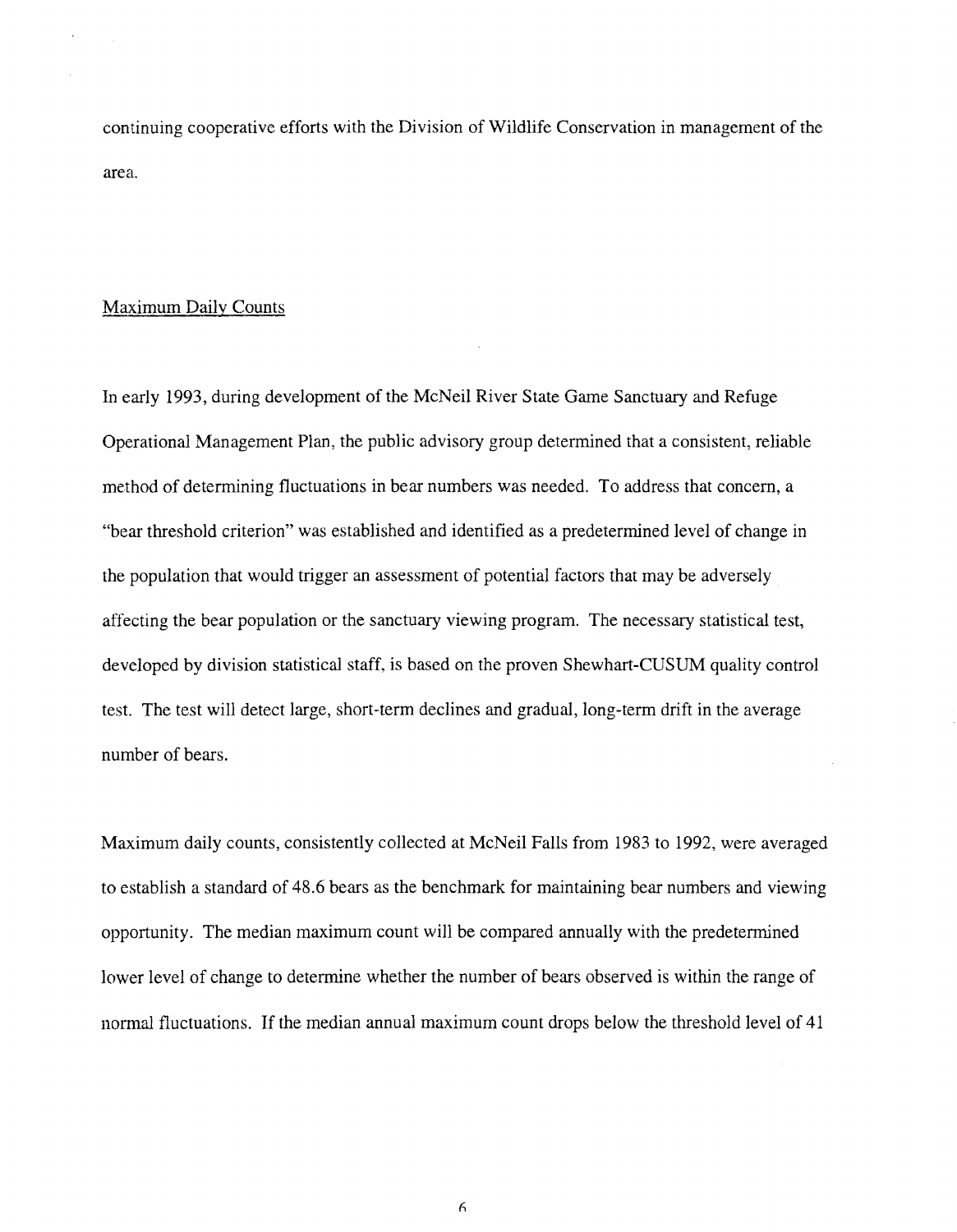bears, an investigation of probable causes will be initiated. The 1996 median annual maximum count was 50 bears (Figure 2).

#### Public Use

A permit is required for access to the sanctuary from June 7 through August 25. A system in place since 1993 has required that both regular and standby permits be issued through a lottery process. This system was established to reduce staff time required to manage the previous standby system and to reduce the potential for members of the public to receive more than one permit per year.

The number of people taken to a bear viewing area is limited to ten per day. In 1996, from June 7 to August 25, an average of9.2 people per day visited bear viewing areas in the sanctuary (Table 1). A sanctuary goal is to maximize the number of bear viewers within the required permit guidelines. However, all time slots are not always filled despite use of standby permits, primarily because occasional periods of stormy weather dampen visitors' enthusiasm to view bears. Additionally, bear viewing is less reliable at both ends of the season, and some vacancies occur as people cancel their visits to the sanctuary.

In 1996, ADF&G received 1,502 applications for the 280 available permits (185 regular and 95 standby). This represents a slight increase over the 1995 period, but continues to be lower than the record high number of permit applications received in 1993 (Table 2). The 1991-1995

 $\overline{a}$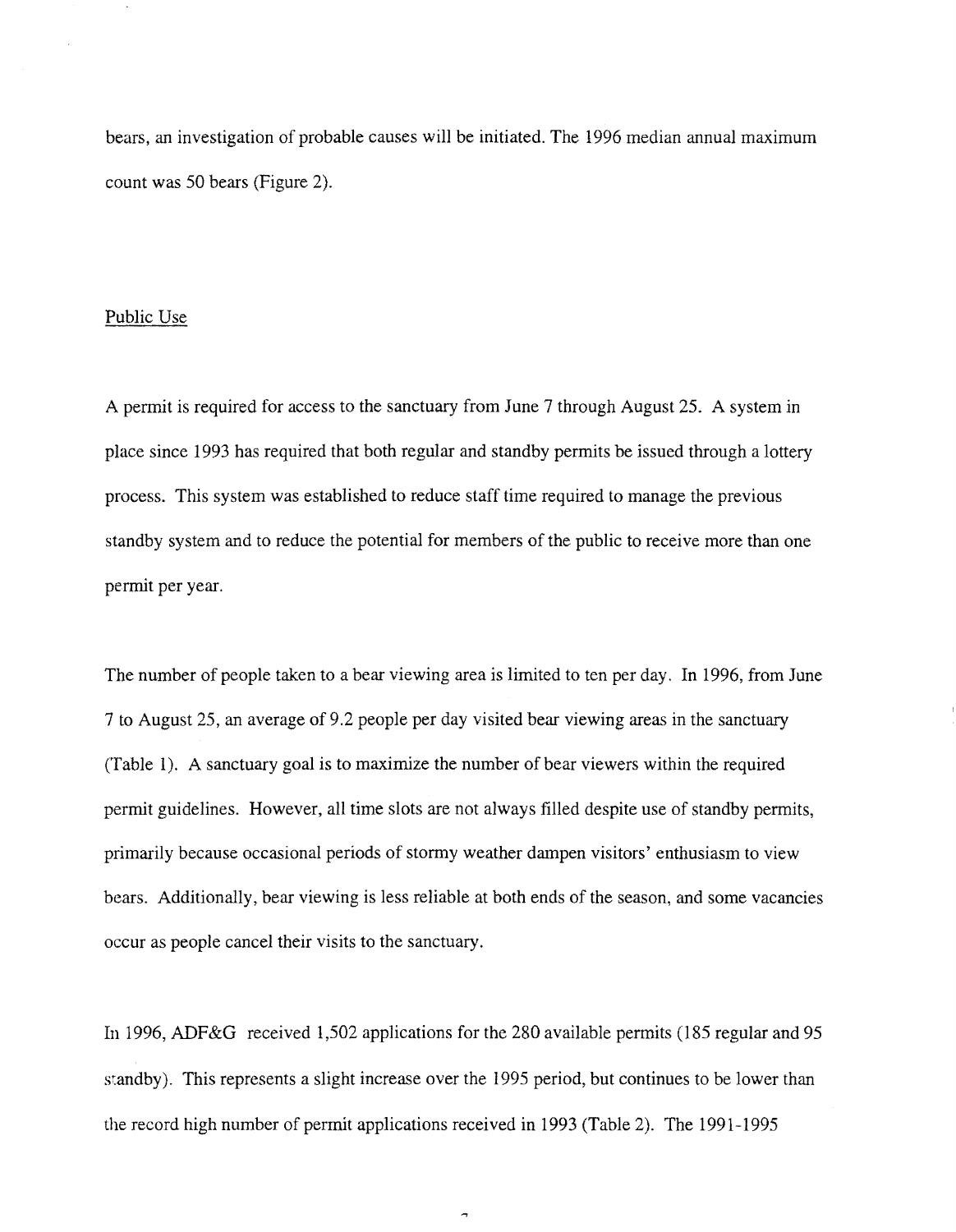average number of applications was 1,778. Application numbers have fluctuated considerably, especially after a media presentation on the sanctuary. However, the continued decline in applications may represent a response to a regulation passed by the Board in 1993, which established a 4 year waiting period for successful permit winners. This regulation may prevent some regular applicants from applying.

A total of 219 people (standby and drawing permittees) visited the sanctuary in 1996. The number of visitors has shown a declining trend since 1990 (Table 2). We anticipate that use will stabilize around the 225 visitor level with the permit system now in place.

All 15 special permits were issued for the 1996 season. Additionally, the Commissioner visited the sanctuary in July to obtain personal information regarding management of the sanctuary. The demand for special permits continues to be high and the department receives numerous requests each year. The criteria developed by the department for issuing these permits provides consistency during the review of future proposals.

# Brown Bear Hunting

The sanctuary is closed to brown bear hunting. In October 1995, the Board of Game closed the refuge to brown bear hunting, effective 1 July, 1996. Four permits were available for the spring 1996 brown bear hunt and no bears were reported harvested.

 $\sigma$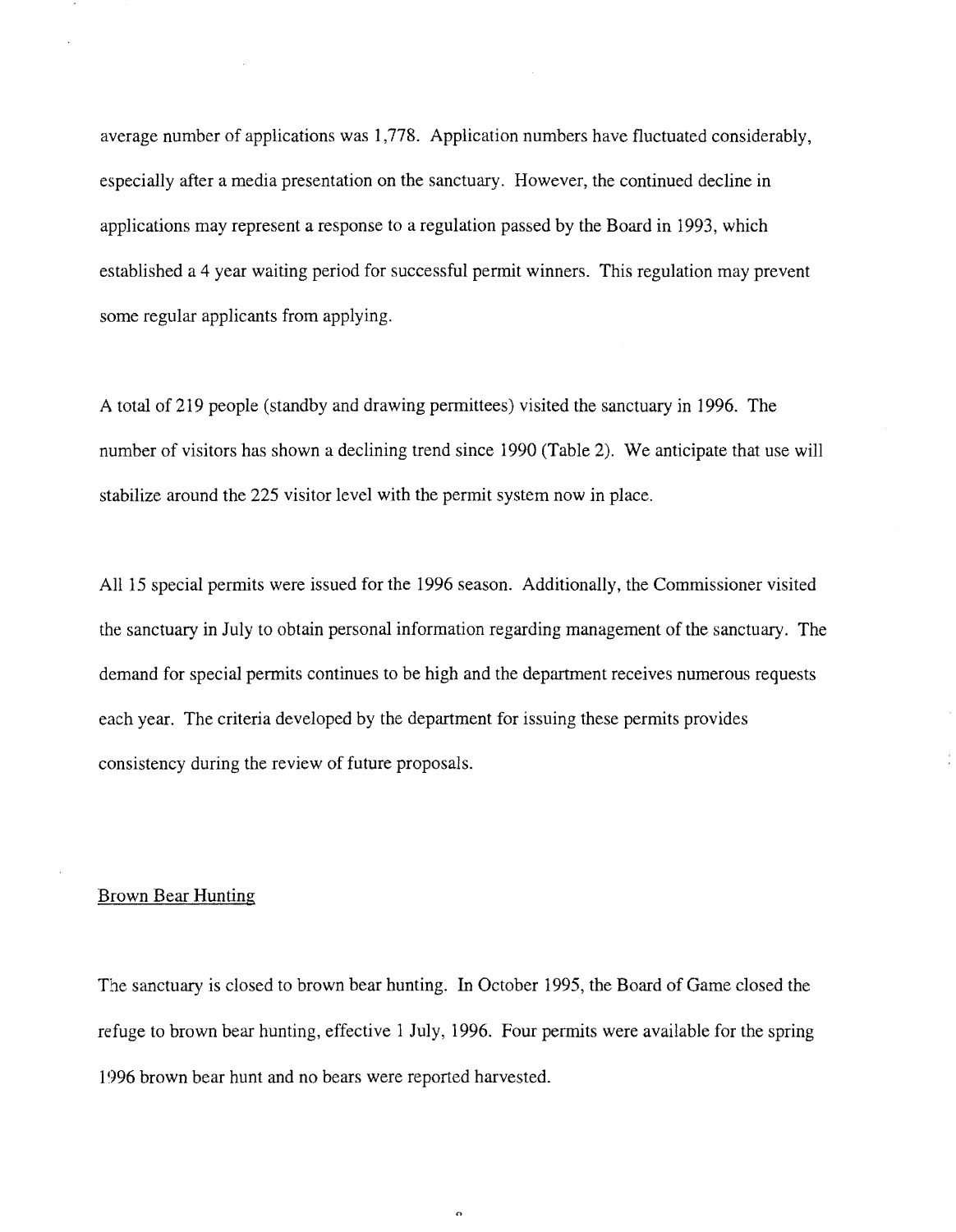## Bear Mortality

Since 1976 (initial year of record keeping), observed mortality of cubs (of all ages) has been about 1.4 per season. This includes mortality from all causes including infanticide, drowning, and separation from females.

Three bear mortalities were discovered in the sanctuary during 1996. On 29 June, the partially decomposed carcass of a 2 112 year old brown bear was found in Akjemguiga Cove (Paint River Cove). The cause of death was undetermined. Other bear carcasses have been found on this beach in previous years, and have been suspected as drowning mortalities from Paint River falls. On 15 July, a known female with three spring cubs was observed to lose one of the cubs when it fell from a cliff and died from head injuries sustained in the fall. On 14 August, the partial skeleton of a 2 1/2 year old brown bear was found in Amakdedulia Cove. Cause of death was undetermined.

#### Sport Fishing

Limited sport fishing occurs in McNeil Lagoon and Chenik Creek but is incidental to bear viewing activities. The only area that attracts significant sport fishing interest is the lower Kamishak River. Due to low sampling effort and questionnaire returns, the Division of Sport Fish's annual survey of sport anglers does not accurately portray angler effort on the Kamishak River.

 $\overline{a}$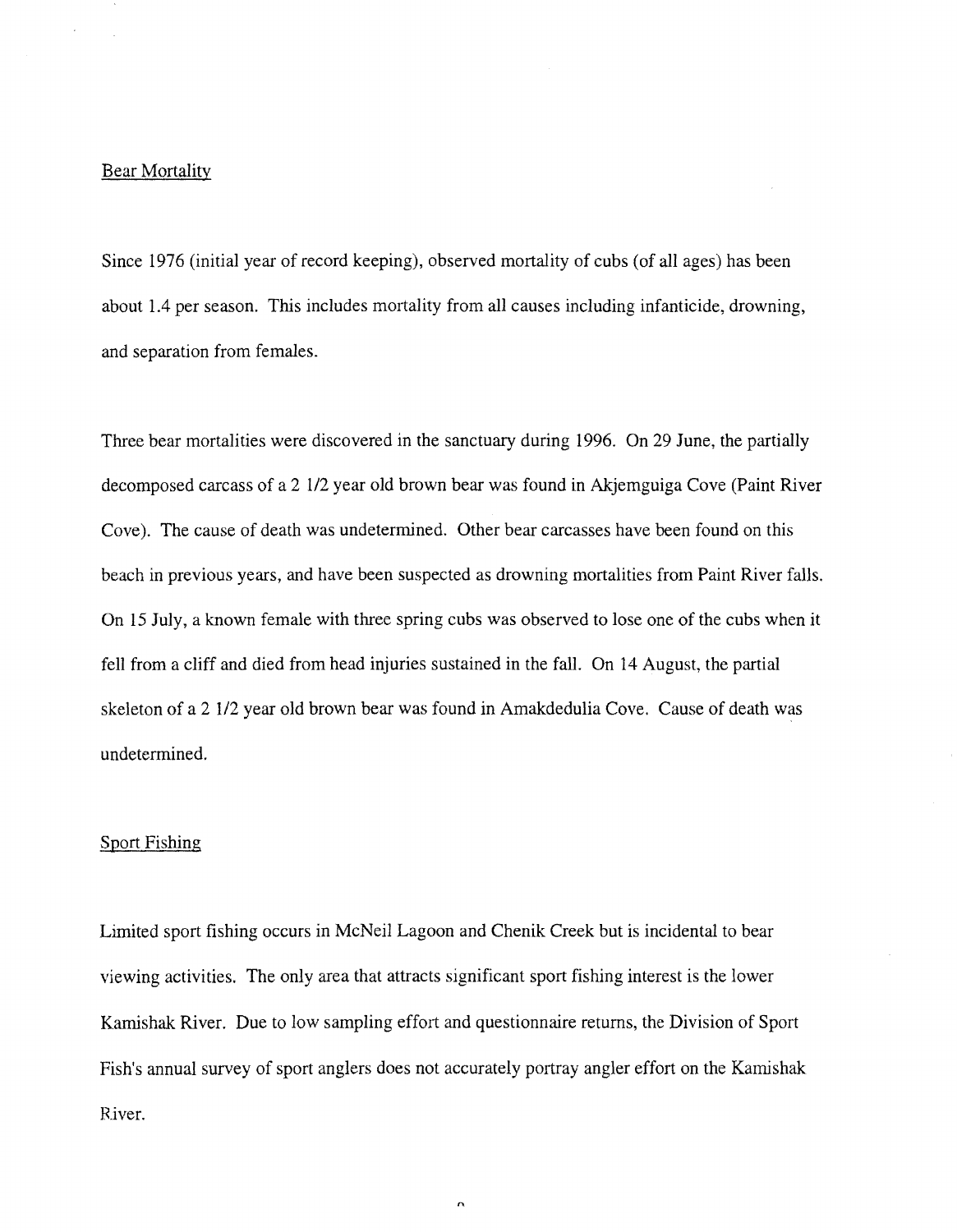To address this problem, the Department included an angler reporting requirement for lodges receiving special area operating permits for the Kamishak River portion of the sanctuary. Seven lodges operated in the area during July, August, and September. As of this date, only three of the lodges have completed their reporting requirements. The Department will request that the required information be provided as soon as possible. Future access permits will be denied if the operators do not comply with permit requirements.

# Commercial Fisheries

There was no commercial fishing effort and consequently no salmon harvested in the McNeil Subdistrict this season. Sockeye salmon returns within the sanctuary were strong enough to provide good spawning escapements and a small harvestable surplus. However, the 1996 sockeye return to Mikfik Creek did not attract any commercial fishing effort, and the entire run entered the system to spawn. The estimated escapement index of 10,500 sockeyes exceeded the desired goal of 5,000 7,000 by 3,500 fish. Extremely low water conditions delayed or precluded the upriver migration of Mikfik sockeyes and no doubt increased the salmon consumption rate by bears.

Overall chum salmon returns to the Lower Cook Inlet management area were poor and the harvest was the lowest ever recorded. No chum salmon were commercially harvested, and like previous years, the entire chum salmon run to McNeil River was allowed into the system to spawn. Even so, the churn salmon escapement index of 16,100 was significantly below the minimum goal of 20,000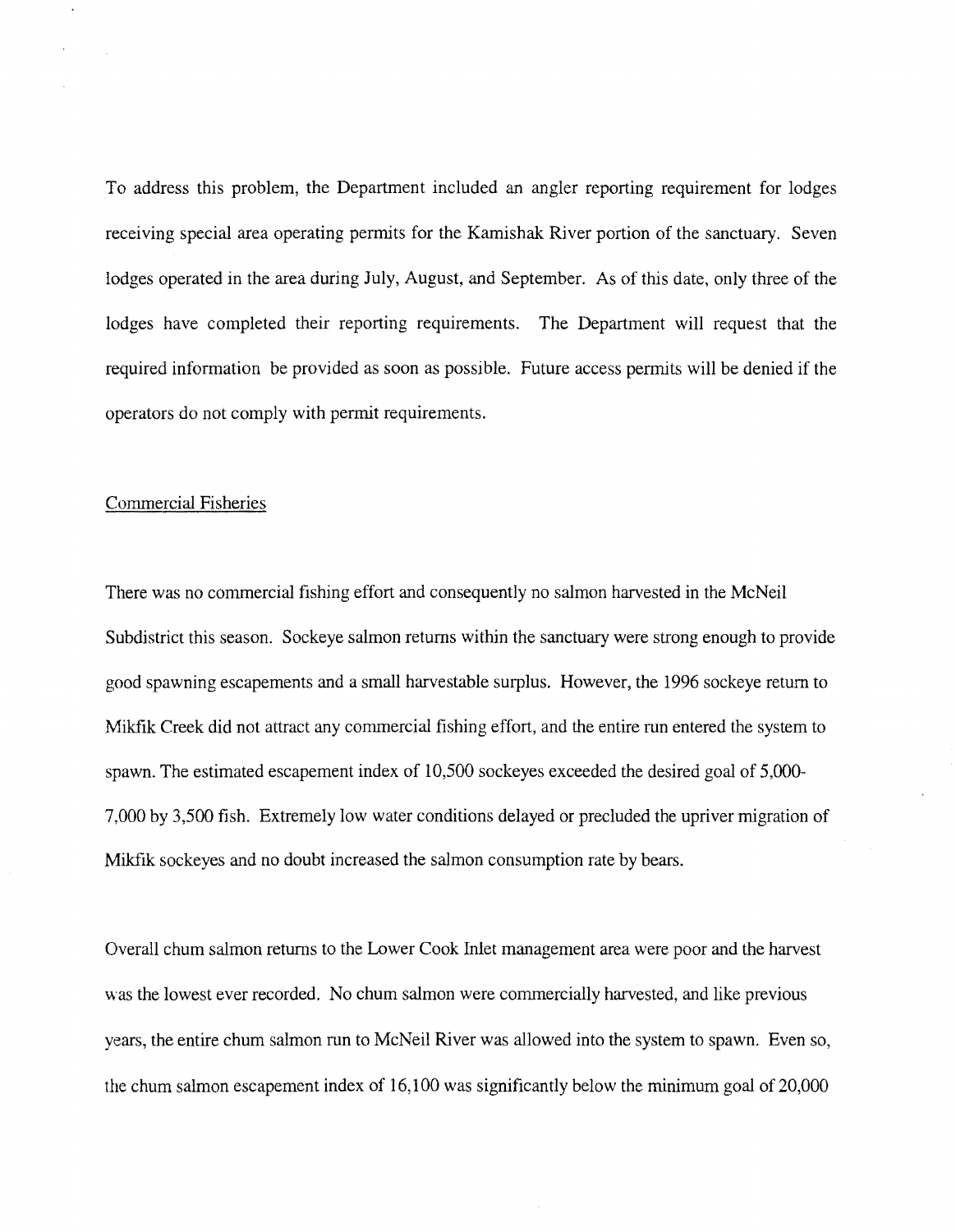fish. This marks the seventh straight year that the McNeil River chum salmon run has failed to meet the desired escapement level despite the absence of significant commercial harvests (Table 5).

# Fisheries Enhancement

 $\sim 10^{-1}$ 

Fisheries enhancement continues to play a major role in Lower Cook Inlet (LCI) salmon production. Enhancement and rehabilitation projects have made substantial contributions to commercial fishing harvests in the Karnishak Bay District. However, sockeye salmon returns to the Paint River enhancement project in 1996 were again poor, as they have been for the past several years. No commercial harvest occurred, since only about 200 fish returned. The run strength was insufficient to warrant opening the ladder to fish passage for a fifth straight year.

The Paint River Lakes were first stocked with sockeye fry in 1986 in an effort to develop a new sockeye salmon return to the drainage, which is blocked to upstream salmon migration by a steep waterfall at tidewater. From 1991 to 1996, approximately 600,000-750,000 sockeye fry have been stocked annually in the Paint River Lakes. Although construction of the Paint River fish ladder was completed in October 1991, the number of returning adults has only ranged from 200 to 800 fish. Consequently, the structure has never been opened to allow fish passage upstream through the ladder system. The low returns may be related to the current low productivity potential and high predation within both lake systems.

 $\sim$   $\sim$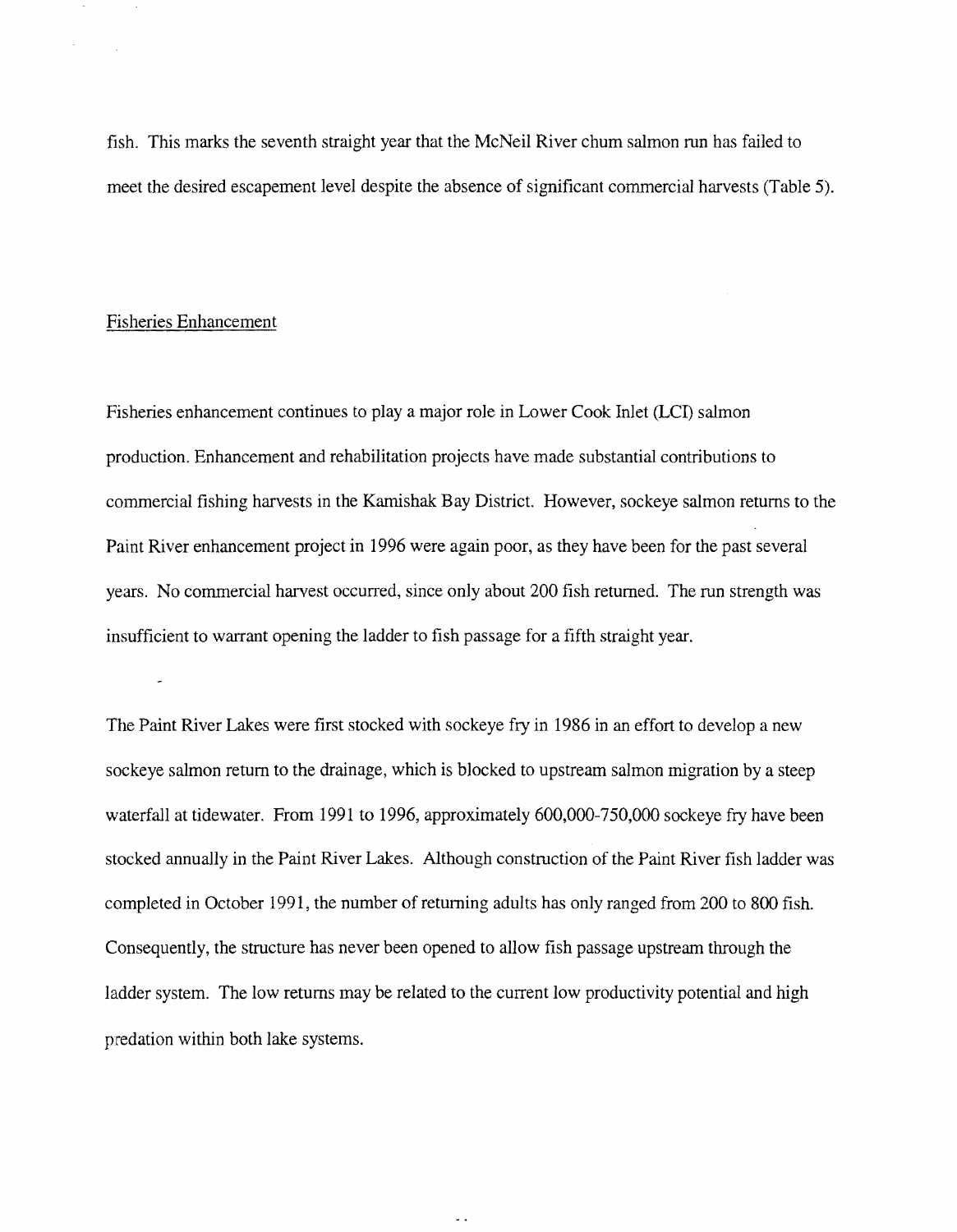Cook Inlet Aquaculture Association continues to evaluate other suitable sockeye salmon broodstocks from the west side of Cook Inlet as potential replacements for the Tustumena sockeye stock that has been repeatedly released into the Paint River Lakes. Pink and chum salmon broodstock development is also being evaluated but is currently on hold until an adequate funding source is secured.

The Tustumena sockeye stock has also been used to stock Chenik Lake for many years. This sockeye salmon enhancement project has contributed substantially to the LCI commercial seine fishery. For example, in 1988 a new historic high record return to Chenik Lake was documented at 173,000 sockeye salmon, catches of which represented over 50% of the entire LCI commercial sockeye harvest. However, in recent years this contribution has declined significantly.

Due to expected weak returns to the Chenik Lake enhancement project, the Chenik Subdistrict remained closed to fishing this season. Unfortunately, the closure failed to boost returns, as escapement past the Chenik Creek weir totaled only 2,990 fish. The 1996 sockeye salmon outmigration from Chenik Lake totaled approximately 12,700 smolts.

Results of sockeye salmon returns to other enhancement projects in the Karnishak Bay District were somewhat more encouraging in 1996. Kirschner Lake and the relatively new Bruin Lake stocking project produced a combined commercial harvest totaling 32,000 fish.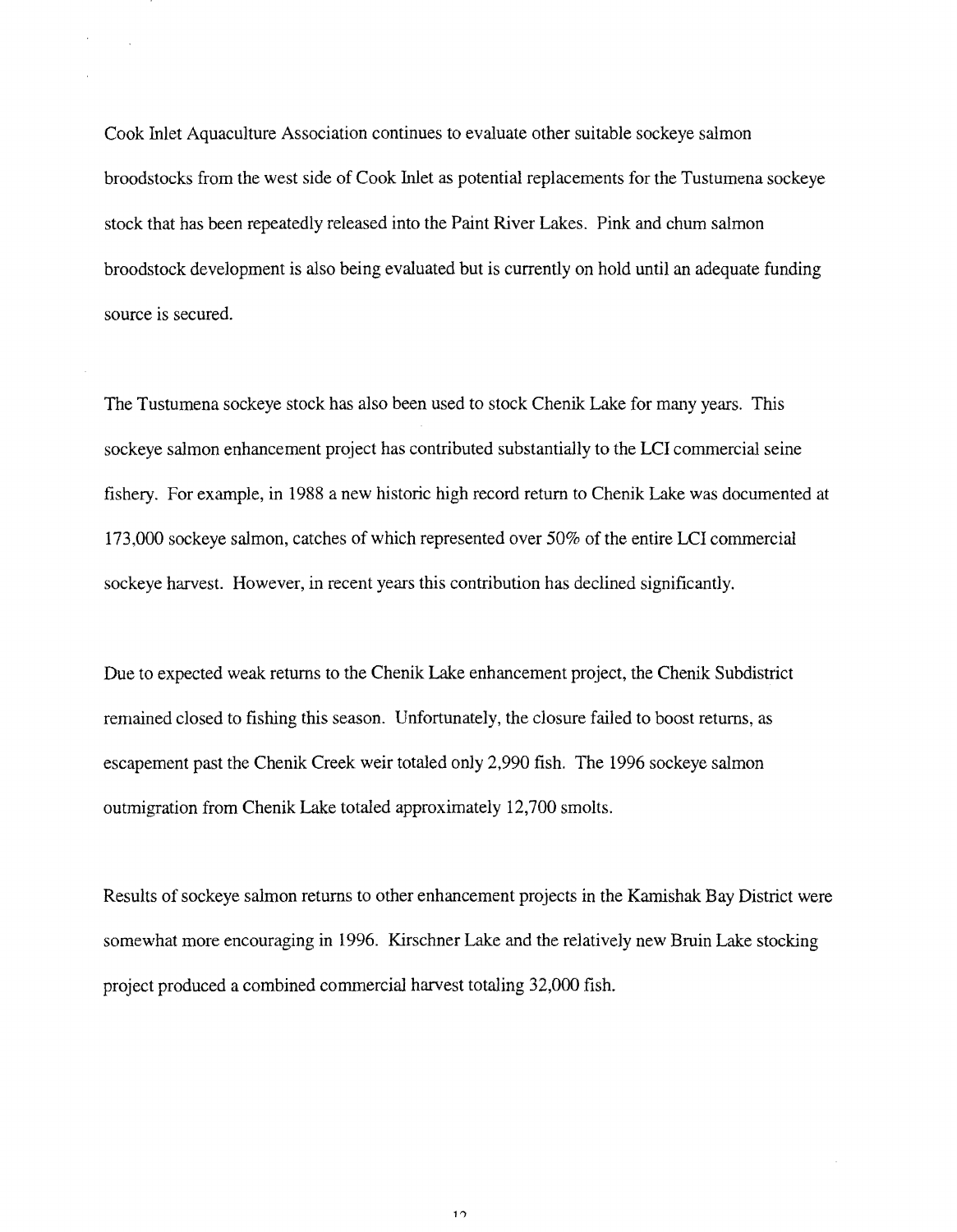### Research Activities

The brown bear-chum salmon graduate research program, started in 1995, continued this season. The primary intent of this research is to improve the quantification and description of chum salmon consumption by brown bears at McNeil River State Game Sanctuary. The primary hypotheses being investigated are:

- 1) Bears catch fewer fish in the morning than in the late afternoon and evening;
- 2) Adult bears catch more fish than subadults, and male bears catch more fish than females;
- 3) The demography of bears fishing at MRSGS has changed from more females during the 1980's to more males at the present time;
- 4) Environmental factors such as tide stage, water level, precipitation, and daylight affect
- the number of fish caught by bears.

A goal for data collection during this season was to extend the sampling window at the falls, in order to increase the number of observations during less frequently sampled periods of the day. However, data collection was restricted by the necessity of primarily maximizing the visitor experience while secondarily optimizing data collection. Observations were collected from 12:00 to 18:00 hours daily from 5 July to 6 August. In addition, observations were collected from 07:00 to 22:00 hours on every third day, in order to increase the times of day sampled. Bears fishing at night have previously been observed at the sanctuary, although catch has not been quantified. Three all-night observation periods were completed to collect this

 $\overline{\phantom{a}}$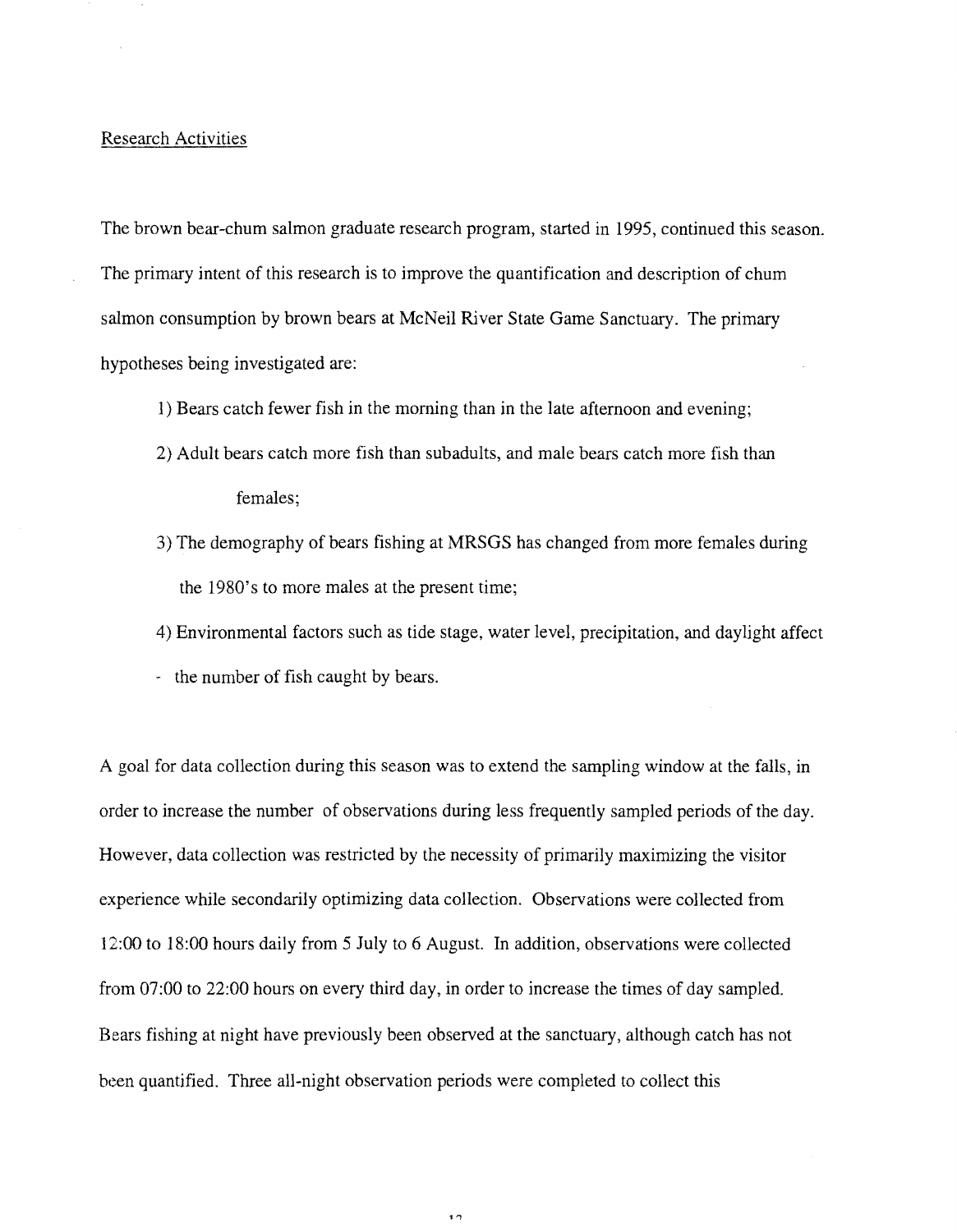supplementary information. Visitors were invited to participate in these additional sampling sessions.

Salmon consumption observations were collected systematically on 33 days for a total of 334.5 hours of observation. During this period, a total of 7648 fish were observed caught (Table 5). Preliminary review of data and subjective observations indicate three differences between this and last year:

- 1) Water levels were exceptionally low, allowing bears access to fish whjch were actively spawning;
- 2) Low water levels concentrated fishing activity in the middle and far side of the river;
- 3) All night observations suggest that more fish may be caught nocturnally.than previously thought.

Data analysis will continue over the winter to test the hypotheses. One additional year of data collection is anticipated with a similar sampling schedule.

A new research project was initiated at the sanctuary during 1996. The purpose of this study is to genetically identify individual bears from the McNeil sanctuary population, using DNA fingerprinting techniques, and use this information to determine if social behavior is effected by biological relationships.

Hair samples were obtained from barbed-wire wrapped posts placed in specific locations in the sanctuary. A total of 54 hair samples were collected from known and unknown bears. The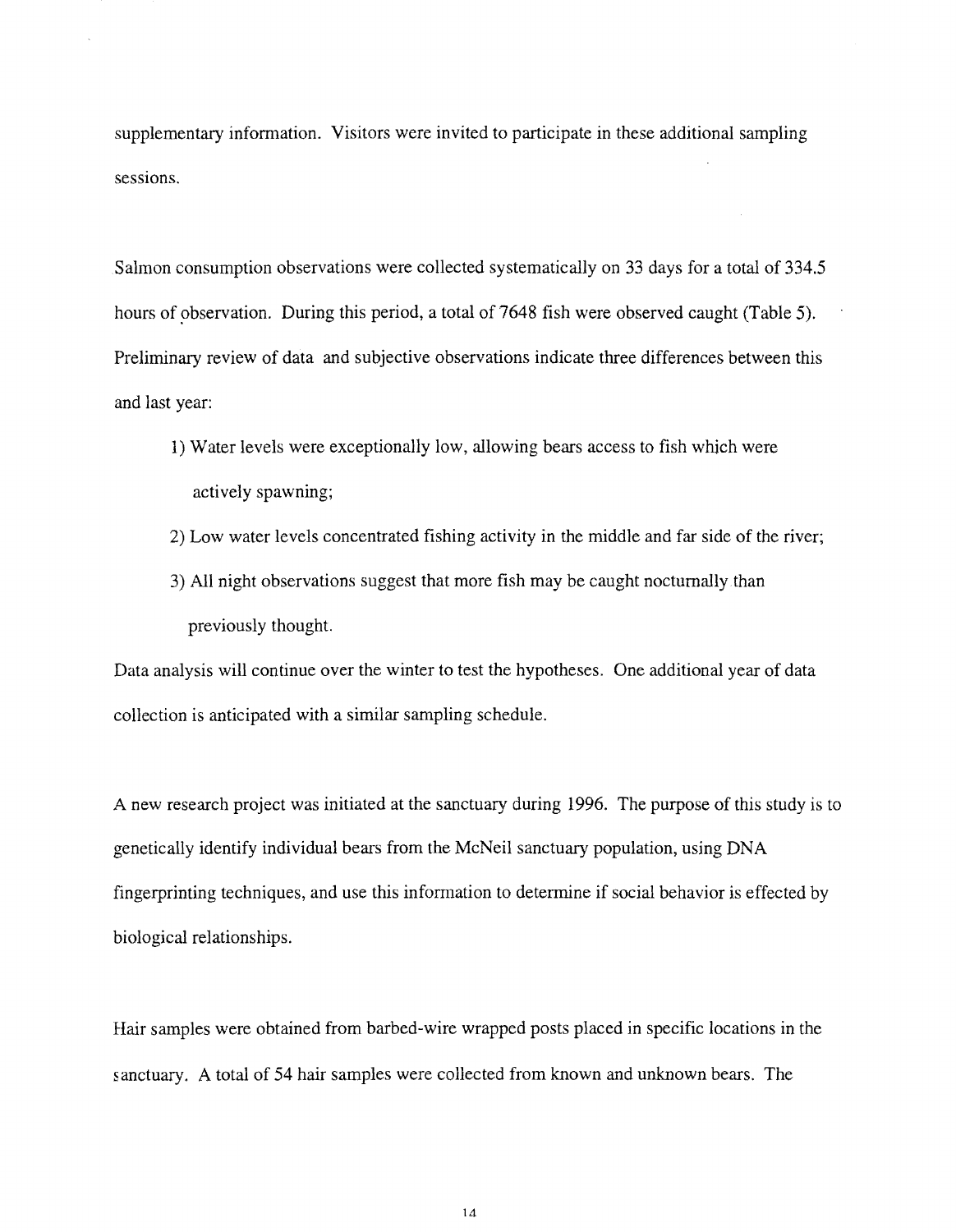samples have been sent to the Alaska Crime Lab for analysis on a volunteer and time available basis. To continue this project, funding sources must be identified to provide for hair sample analysis on a scheduled basis.

# Volunteers

The 1996 season marks the fourth year for the non-department volunteer work party program. This program has created an opportunity for volunteers to assist staff in preparing the camp and trails prior to arrival of the first permittees. As in earlier years, the volunteers were from various local conservation groups. Work accomplished included trail upgrades, cabin cleaning, painting, treating cabin exteriors, camp site upgrades and fire wood collection. This program continues to be a very successful cooperative venture.

# Land Use Permitting

Seven permits were issued for the establishment of sport fishing guide camps on the Kamishak River within the sanctuary. These camps appear to be operating in a manner compatible with sanctuary guidelines. Reporting requirements regarding number of clients and total fish caught are typically late in arriving at the Anchorage regional office, and only three were available at this time. Additional compliance monitoring will be necessary in upcoming seasons. Two camps were erected on-site during 1996, and they were again located on the bluff away from the river to minimize damage to streamside vegetation. The additional fishing activity was done on a day-use basis only.

 $\overline{z}$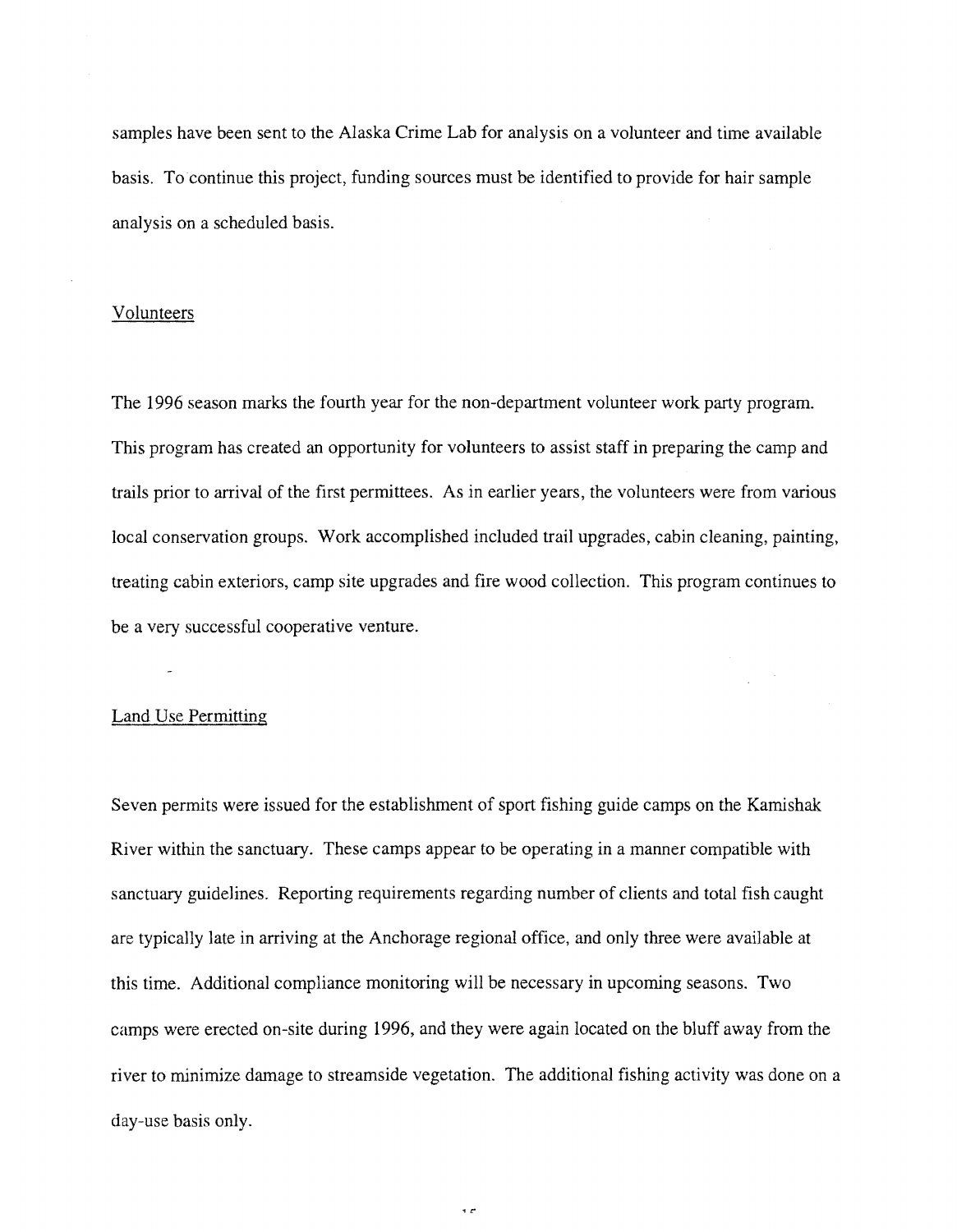# Bear-Human Conflicts

 $\ddot{\phantom{1}}$ 

ł,

There were no known adverse interactions between bears and people in the sanctuary or refuge during the 1996 field season.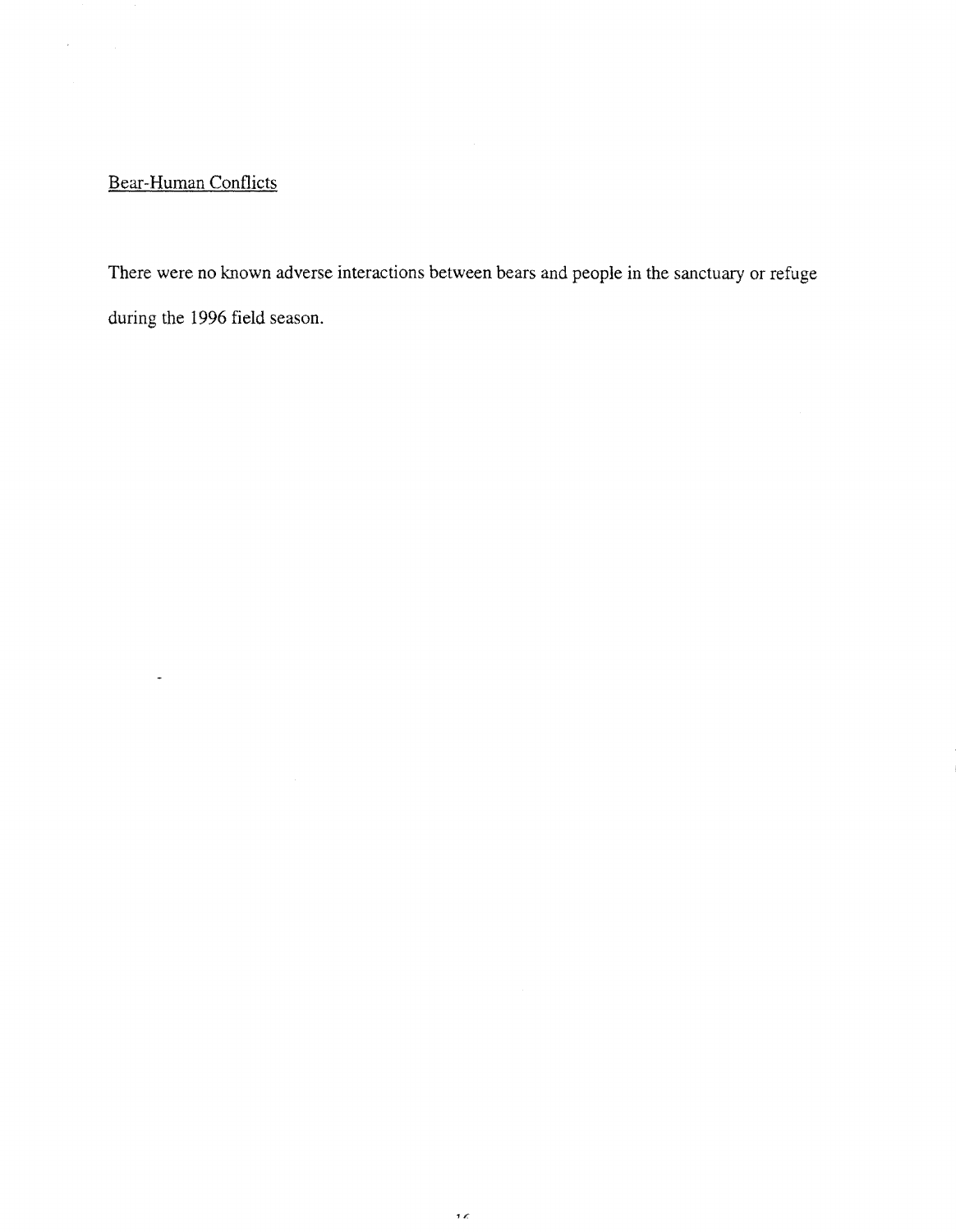

Figure 1. Prepared by ADF&G- Wildlife Conservation 10/3/96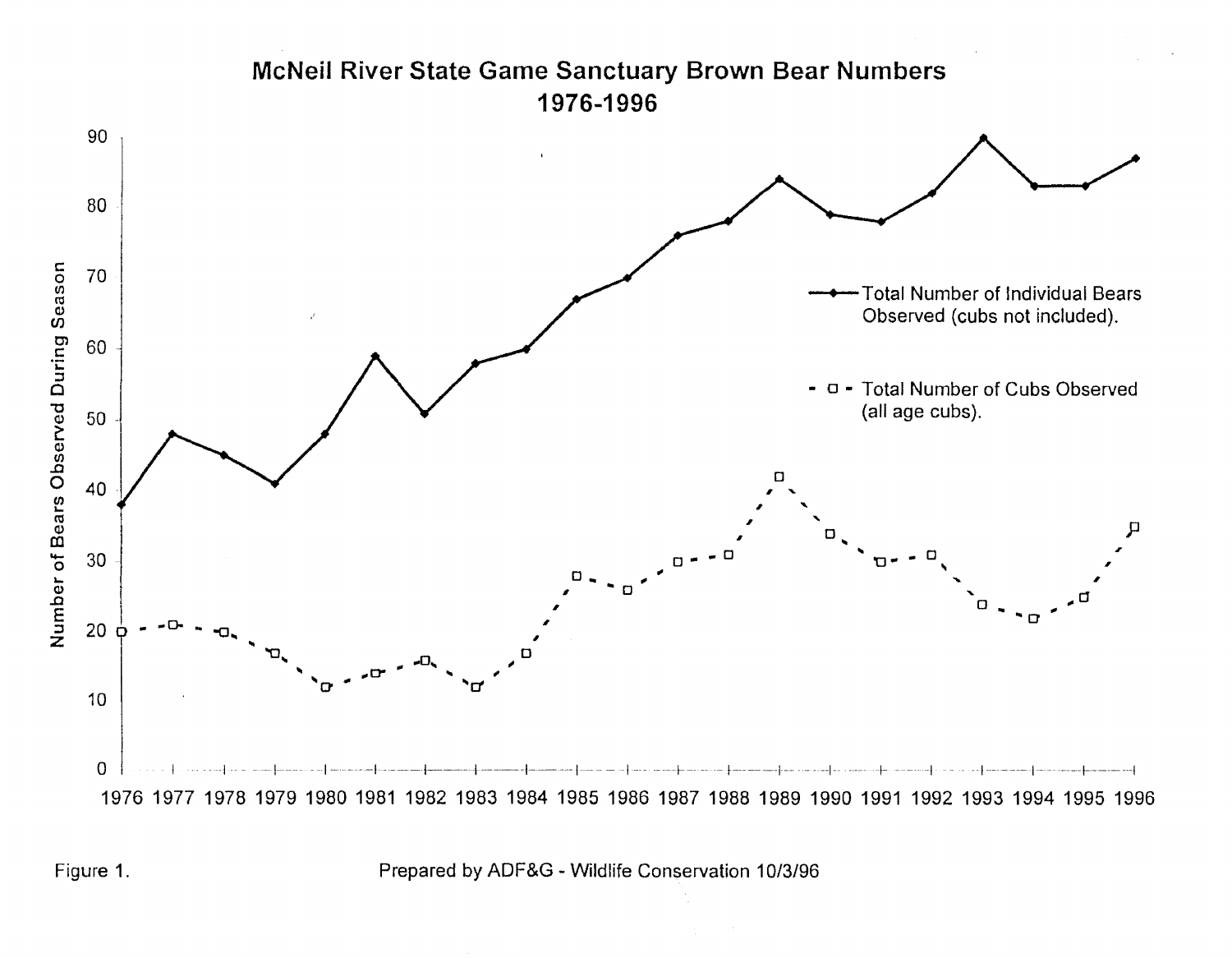

 $\sim$ 



Figure 2.

 $\frac{1}{4}$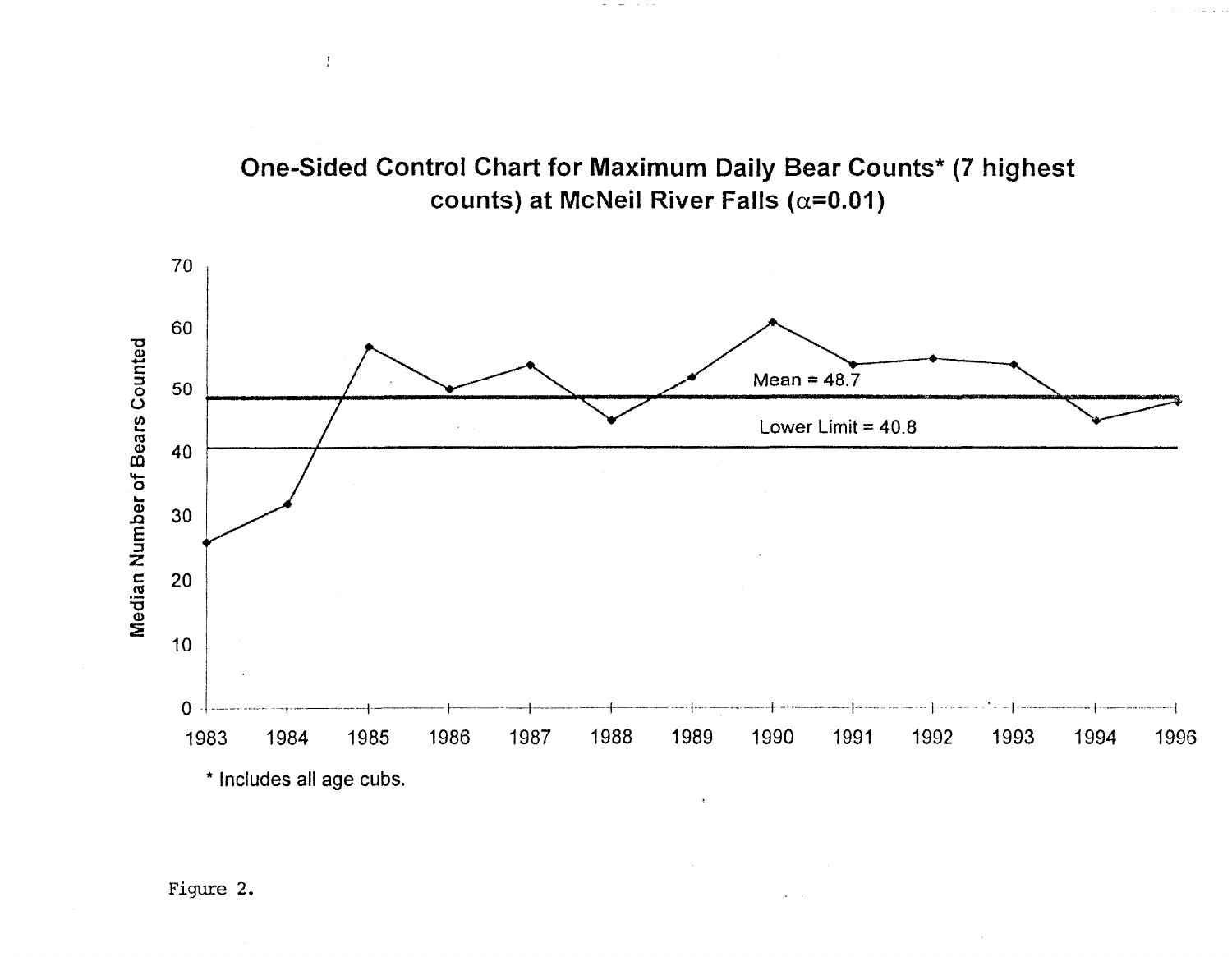# **Table 1. McNeil River Sanctuary Permit comparisons**

**Regular Permits** Standby Permits Standby Permits

| <b>Date</b>  | Number*        | Paid for       | Paid for         | Not paid       | Date         | Number*        | Paid for       | Paid for         | Not paid         |
|--------------|----------------|----------------|------------------|----------------|--------------|----------------|----------------|------------------|------------------|
|              | issued         | and used       | but not<br>used  | for            |              | issued         | and used       | but not<br>used  | for              |
| June7-10     | 10             | 9              | $\overline{0}$   |                | June 9-12    | 5              | 1              | $\overline{0}$   | $\overline{4}$   |
| $11-14$      | 10             | 8              | $\overline{2}$   | $\overline{0}$ | $13-16$      | 3              | 3              | $\theta$         | $\overline{0}$   |
| $15 - 18$    | 7              | 4              |                  | $\overline{2}$ | $17 - 20$    | $\overline{4}$ | $\overline{2}$ |                  |                  |
| $19-22$      | 10             | 7              | $\overline{0}$   | $\overline{3}$ | $21 - 24$    | 5              | $\overline{2}$ | $\overline{0}$   | $\overline{3}$   |
| $23 - 26$    | $\overline{7}$ | $\overline{7}$ | $\overline{0}$   | $\overline{0}$ | $25 - 28$    | 5              |                |                  | $\overline{3}$   |
| 27-30        | 9              | $\overline{7}$ | $\overline{2}$   | $\overline{0}$ | Jun 29-Jul 2 | 5              | $\overline{4}$ | $\overline{0}$   |                  |
| July $1-4$   | 10             | 6              | $\mathbf{1}$     | 3              | $3 - 6$      | $\overline{4}$ | $\overline{2}$ | $\boldsymbol{0}$ | $\overline{2}$   |
| $5 - 8$      | 10             | 10             | $\boldsymbol{0}$ | $\overline{0}$ | $7 - 10$     | $\overline{4}$ |                |                  | $\overline{2}$   |
| $9-12$       | 10             | 9              | $\theta$         |                | $11-14$      | 5              | $\overline{2}$ | $\overline{0}$   | 3                |
| $13 - 16$    | $\overline{7}$ | 5              | $\overline{0}$   | $\overline{2}$ | $15 - 18$    | 5              | 3              | $\overline{0}$   | $\overline{2}$   |
| 17-20        | 10             | 10             | $\mathbf{0}$     | $\overline{0}$ | 19-22        | 5              | $\overline{2}$ | $\overline{0}$   | 3                |
| $21 - 24$    | 10             | 10             | $\boldsymbol{0}$ | $\theta$       | $23 - 26$    | 5              | 3              | $\overline{0}$   | $\overline{2}$   |
| $25 - 28$    | $\overline{7}$ | 3              | $\boldsymbol{0}$ | $\overline{4}$ | $27 - 30$    | 5              | 5              | $\overline{0}$   | $\overline{0}$   |
| Jul 29- Aug1 | 10             | 8              |                  |                | Jul 31-Aug 3 | 5              | 3              | $\mathbf{0}$     | $\overline{2}$   |
| $2 - 5$      | 10             | 9              | $\mathbf{0}$     |                | $4 - 7$      | 5              | $\overline{2}$ | $\overline{0}$   | $\overline{3}$   |
| $6 - 9$      | $\overline{7}$ | $\overline{7}$ | $\overline{0}$   | $\overline{0}$ | $8 - 11$     | 5              | 5              | $\overline{0}$   | $\boldsymbol{0}$ |
| $10-13$      | 10             | 10             | $\overline{0}$   | $\overline{0}$ | $12 - 15$    | 3              | $\overline{2}$ | $\overline{0}$   |                  |
| $14 - 17$    | 10             | 10             | $\overline{0}$   | $\overline{0}$ | $16-19$      | $\overline{4}$ | $\overline{0}$ | $\overline{0}$   | 4                |
| 18-21        | 10             | 10             | $\mathbf{0}$     | $\mathbf{0}$   | $20 - 23$    | $\overline{4}$ | $\overline{2}$ | $\overline{0}$   | $\overline{2}$   |
| $22 - 25$    | 10             | $\overline{7}$ | $\theta$         | 3              |              |                |                |                  |                  |
| Average      | 9.2            | 7.8            | $\mathcal{A}$    |                | Average      | 4.5            | 2.4            | $\cdot$ .2       | $\overline{2}$   |
| $\%$         |                | 85             | $\overline{4}$   | 11             | $\%$         |                | 53             | $\overline{3}$   | 44               |

\*=normally 10 regular permit and 5 standyby permits are issued in each time period except those 5 slots where 3 of the 10 regular permits are reserved for special permits. In addition in 1996 some permits (1 regular and 9 standby) were not issued because of insufficient applications from Alaska residents.

 $\bar{\mathrm{t}}$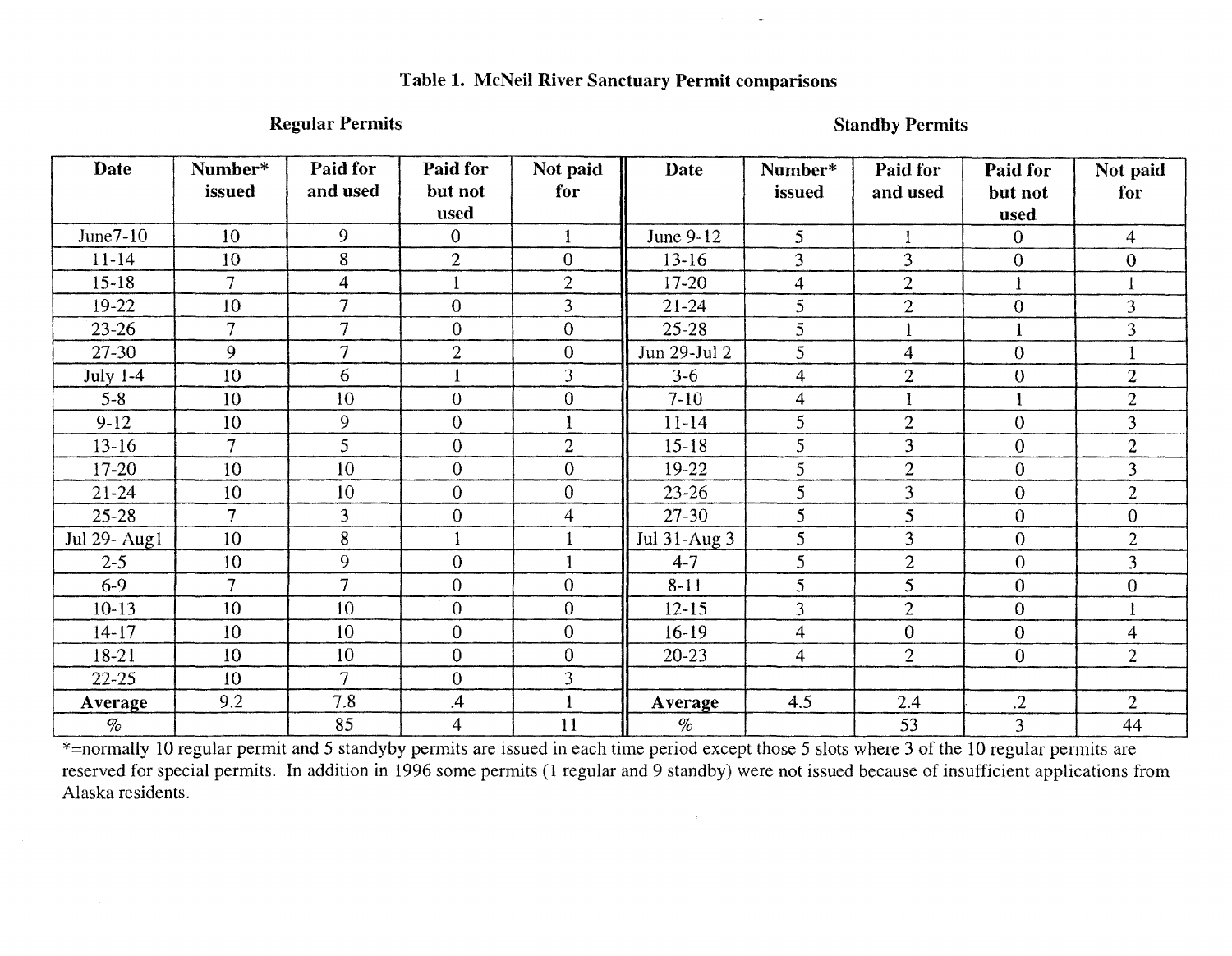| Year | Number of<br>Applicants | Number of<br>Visitors <sup>a</sup> | Total User Days in<br>Sanctuary <sup>a</sup> | <b>Total Permit Days</b><br>for July/Aug <sup>b</sup> | Comments on<br>Season Length |
|------|-------------------------|------------------------------------|----------------------------------------------|-------------------------------------------------------|------------------------------|
| 1976 |                         | 76                                 | 256                                          | 232                                                   | $6/28 - 8/19$                |
| 1977 |                         | 122                                | 365                                          | 311                                                   | $6/29 - 8/14$                |
| 1978 |                         | 143                                | 390                                          | 345                                                   | $6/28 - 8/25$                |
| 1979 | 669                     | 75                                 | 185                                          | 91                                                    | $6/28 - 8/25$                |
| 1980 | 532                     | 116                                | 52                                           | 356                                                   | $6/13 - 8/25$                |
| 1981 | 397                     | 133                                | 519                                          | 434                                                   | $6/17 - 8/27$                |
| 1982 | 485                     | 132                                | 556                                          | 420                                                   | $6/24 - 8/23$                |
| 1983 | 625                     | 178                                | 738                                          | 454                                                   | $6/11 - 8/25$                |
| 1984 | 992                     | 159                                | 574                                          | 377                                                   | $6/5 - 8/27$                 |
| 1985 | 832                     | 216                                | 816                                          | 449                                                   | $6/10 - 8/25$                |
| 1986 | 806                     | 255                                | 967                                          | 430                                                   | $6/9 - 8/25$                 |
| 1987 | 1,757                   | 252                                | 1,054                                        | 473                                                   | $6/9 - 8/23$                 |
| 1988 | 1,094                   | 304                                | 1,328                                        | 498                                                   | $6/1 - 8/29$                 |
| 1989 | $1,306 -$               | 264                                | 1,183                                        | 488                                                   | 5/22-8/26                    |
| 1990 | 1,481                   | 299                                | 1,435                                        | 524                                                   | $6/8 - 8/25$                 |
| 1991 | 1,818                   | 249                                | 1,415                                        | 526                                                   | $6/1 - 8/27$                 |
| 1992 | 1,672                   | 245                                | 1,210                                        | 478                                                   | $6/1 - 8/25$                 |
| 1993 | 2,150                   | 225                                | 1,128                                        | 516                                                   | $6/7 - 8/25$                 |
| 1994 | 1,766                   | 228                                | 1,086                                        | 484                                                   | $6/7 - 8/25$                 |
| 1995 | 1,486                   | 212                                | 1,074                                        | 475                                                   | $6/7 - 8/25$                 |
| 1996 | 1,502                   | 219                                | 1,158                                        | 494                                                   | $6/7 - 8/25$                 |

**Table 2. Visitor use of McNeil River State Game Sanctuary (MRSGS)** 

 $b$ 560 maximum possible (56 days x 10)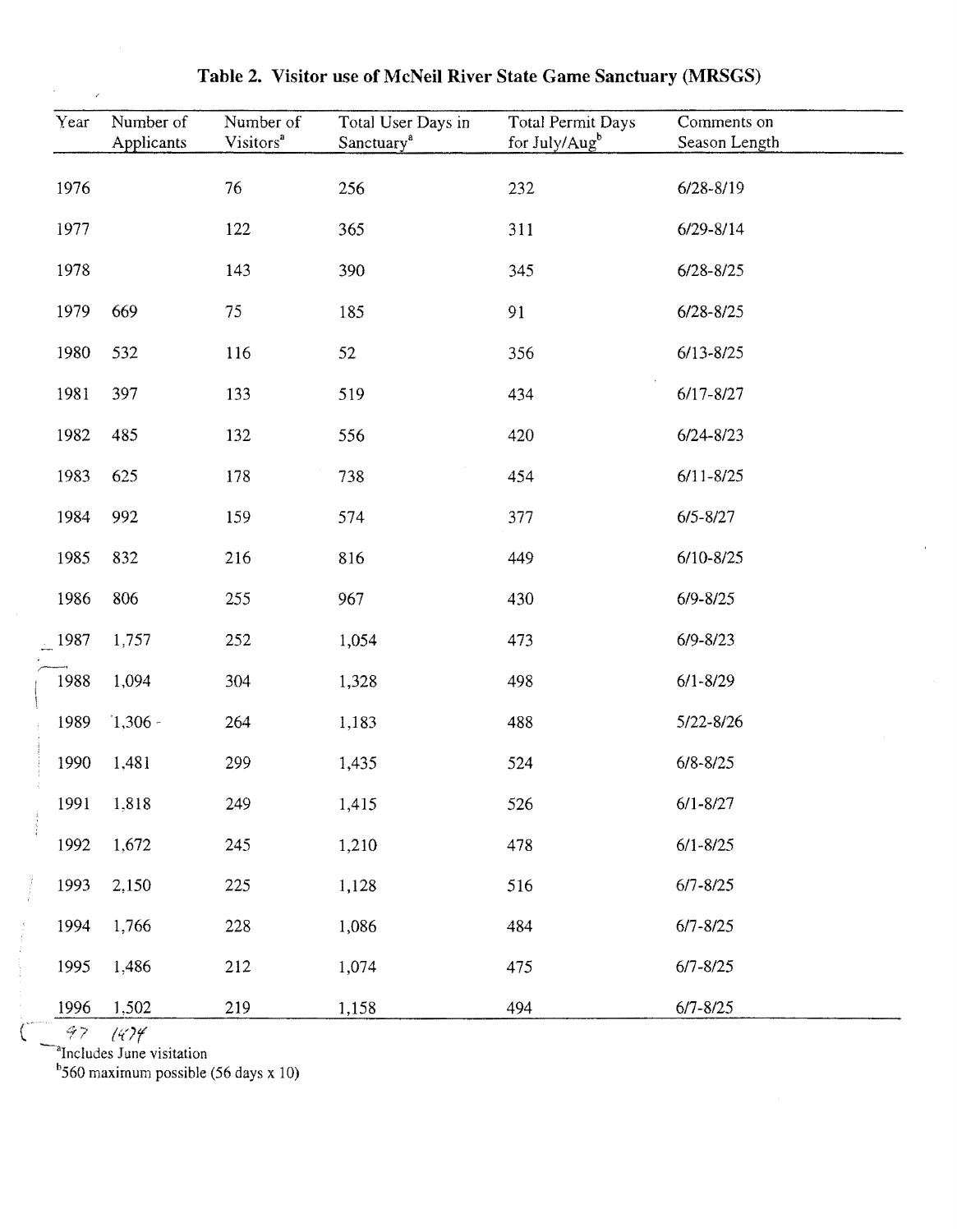|                                             | $\overline{37}$ | .78            | $\overline{.79}$        | .80          | '81            | 82           | '83            | 84           | '85              | <b>'86</b>     | <b>'87</b> | $*38$        | $*89$          | .90            | 91             | 92             | .93            | .94              | .95          | 96              |
|---------------------------------------------|-----------------|----------------|-------------------------|--------------|----------------|--------------|----------------|--------------|------------------|----------------|------------|--------------|----------------|----------------|----------------|----------------|----------------|------------------|--------------|-----------------|
| Total<br>Females<br>w/cubs                  | 10              | 8              | 9                       | 6            | 8              | 7            | 7              | 9            | 16               | 14             | 14         | 14           | 19             | 16             | 15             | 16             | $\mathbf{H}$   | 11               | 14           | 20              |
| Single Adult<br>Females                     | $\bf 8$         | 6              | 8                       | 8            | $10\,$         | 9            | 15             | 16           | 12               | $\bf{11}$      | 13         | 13           | 14             | 16             | $12\,$         | 19             | 19             | 15               | 12           | 14              |
| Single Adult<br>Males                       | 18              | ${\bf 18}$     | 19                      | 23           | 26             | 20           | 22             | 22           | 27               | 31             | 34         | 34           | $42\,$         | 37             | 41             | 39             | 48             | 45               | 49           | 46              |
| <b>Adult Sex</b><br>Unknown                 | $\bf{0}$        | $\bf{0}$       | $\bf{0}$                |              | $\bf{0}$       | $\mathbf{0}$ | $\bf{0}$       | $\bf{0}$     | $\pmb{0}$        | $\mathbf 0$    | $\Omega$   | $\theta$     | $\mathbf 0$    | $\bf{0}$       | $\mathbf{0}$   | $\sigma$       | $\mathbf 0$    | $\boldsymbol{0}$ | $\theta$     | $\theta$        |
| <b>Total Adults</b>                         | 36              | 32             | 36                      | 38           | 44             | 36           | 44             | 47           | 55               | 56             | 61         | 61           | 75             | 69             | 68             | 74             | 78             | 71               | 75           | 80              |
| SubAdult<br>Females                         | 3               | 4              | $\overline{2}$          | 6            | $\overline{9}$ | $\mathbf{H}$ | 9              | 8            | $\boldsymbol{2}$ | 7              | $\tau$     | 9            | $\overline{4}$ | 5              | 6              | 6              | $8\,$          | 9                | $\mathbf{3}$ | 6               |
| SubAdult<br>Males                           | 5               | $\overline{4}$ | $\mathbf{0}$            | $\mathbf{0}$ | $\mathbf{1}$   | $\mathbf{r}$ | $\overline{4}$ | 5            | $10\,$           | $\overline{7}$ | 8          | 8            | $\mathfrak{s}$ | 5              | $\overline{4}$ | $\overline{2}$ | $\overline{4}$ | 3                | 5            |                 |
| SubAdult<br>Sex<br>Unknown                  | $\overline{4}$  | 5              | $\overline{\mathbf{3}}$ | 4            | 5              | 3            |                | $\mathbf{0}$ | $\mathbf 0$      | $\mathbf{0}$   | $\bf{0}$   | $\mathbf{0}$ | $\mathbf 0$    | $\overline{0}$ | $\mathbf{0}$   | $\theta$       | $\mathbf 0$    | $\theta$         | $\theta$     | $\mathbf{0}$    |
| Total Sub-<br>Adults+                       | $12^d$          | 13             | 5                       | $10\,$       | 15             | 15           | 14             | 13           | $12 \,$          | 14             | $15\,$     | 17           | 9              | $10\,$         | 10             | 8              | 12             | $12\,$           | 8            | 7               |
| <b>Total Adults</b><br>and Sub-<br>Adults * | 48              | 45             | 41                      | 48           | 59             | 51           | 58             | 60           | 67               | $70\,$         | 76         | 78           | 84             | 79             | $78\,$         | 82             | 90             | 83               | 83           | 87              |
| Total Cubs                                  | 21              | 20             | 17                      | 12           | $^{14}$        | 16           | 12             | 17           | 28               | $26\,$         | 30         | 31           | 42             | 34             | 30             | 31             | 24             | $22\,$           | 25           | 35 <sub>1</sub> |
| <b>Total Bears</b>                          | 69              | 65             | 58                      | 60           | 73             | 67           | 70             | 77           | 95               | 96             | 106        | 109          | 126            | 113            | 108            | 113            | 114            | 105              | 108          | 122             |

 $\mathbf{u}^{\dagger}$ 

**Table 3. Sex and age composition of brown bears at McNeil River State Game Sanctuary: 1977-1996** 

+ -- defined as 5.5 years old and younger from 1977 through the present

 $\mathcal{L}$ 

• Only the bears that are recognizable as individuals and given names are included. Hence these figures represent minimum number of bears present at the sanctuary.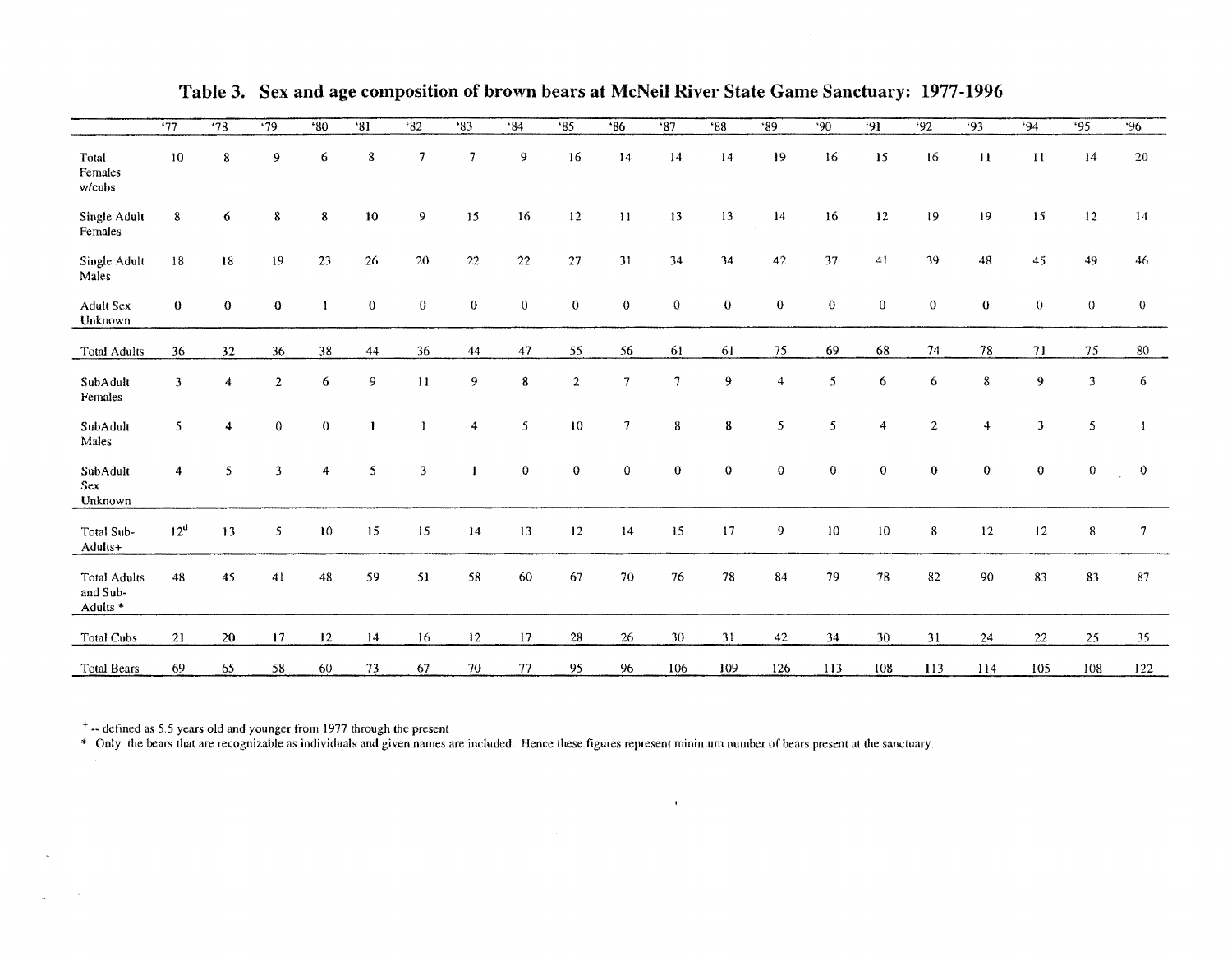|      | McNeil Falls |      | Lower McNeil River |                        |      | Mikfik Creek |                        |                | All other areas |                        |      | <b>Total Bear</b> |                        |      |      |
|------|--------------|------|--------------------|------------------------|------|--------------|------------------------|----------------|-----------------|------------------------|------|-------------------|------------------------|------|------|
|      |              |      |                    |                        |      |              |                        |                |                 | (flats, bluffs, etc.)  |      |                   | Use                    |      |      |
|      | adult/       | all  | Total              | all<br>Total<br>adult/ |      |              | all<br>Total<br>adult/ |                |                 | all<br>Total<br>adult/ |      |                   | Total<br>adult/<br>all |      |      |
|      | sub-ad       | cubs |                    | sub-ad                 | cubs |              | sub-ad                 | cubs           |                 | sub-ad                 | cubs |                   | sub-ad                 | cubs |      |
| 1980 | 709          | 140  | 849                | 14                     | 15   | 29           | 46                     | 21             | 37              | 162                    | 56   | 218               | 924                    | 218  | 1142 |
| 1981 | 878          | 224  | 1102               |                        |      |              | 18                     | 21             | 39              | 77                     | 63   | 140               | 973                    | 308  | 1281 |
| 1982 | 925          | 142  | 1067               | 21                     | 9    | 30           | 28                     | $\overline{2}$ | 30              | 83                     | 33   | 116               | 1054                   | 186  | 1241 |
| 1983 | 926          | 172  | 1098               |                        |      |              | 8                      | $\overline{0}$ | 8               | 100                    | 41   | 141               | 1032                   | 213  | 1245 |
| 1984 | 1218         | 274  | 1492               | 50                     | 9    | 59           | 43                     | $\overline{0}$ | 43              | 123                    | 39   | 162               | 1432                   | 322  | 1754 |
| 1985 | 1514         | 451  | 1965               | 37                     | 31   | 68           | 150                    | 56             | 206             | 195                    | 100  | 295               | 1888                   | 642  | 2530 |
| 1986 | 1649         | 494  | 2143               | 34                     | 42   | 76           | 192                    | 126            | 318             | 214                    | 172  | 386               | 2061                   | 825  | 2886 |
| 1987 | 1723         | 465  | 2188               | 9                      | 12   | 21           | 235                    | 86             | 321             | 161                    | 152  | 313               | 2126                   | 715  | 2841 |
| 1988 | 1515         | 417  | 1932               | 30                     | 40   | 70           | 201                    | 28             | 229             | 142                    | 48   | 190               | 1873                   | 524  | 2397 |
| 1989 | 1863         | 699  | 2562               | 119                    | 80   | 199          | 156                    | 71             | 227             | 174                    | 189  | 363               | 2300                   | 1032 | 3332 |
| 1990 | 1606         | 551  | 2157               | 76                     | 57   | 133          | 229                    | 159            | 388             | 264                    | 251  | 515               | 2089                   | 936  | 3025 |
| 1991 | 1393         | 388  | 1781               |                        | 0    |              | 428                    | 120            | 548             | 246                    | 138  | 384               | 2039                   | 631  | 2671 |
| 1992 | 1510         | 480  | 1990               | 3                      | 6.   | 9            | 385                    | 115            | 500             | 178                    | 139  | 317               | 2075                   | 738  | 2813 |
| 1993 | 1240         | 86   | 1326               | 94                     | 57   | 151          | 234                    | 26             | 260             | 358                    | 164  | 522               | 1921                   | 227  | 2248 |
| 1994 | 1165         | 125  | 1290               | 95                     | 59   | 154          | 212                    | 29             | 241             | 208                    | 103  | 311               | 1661                   | 307  | 1968 |
| 1995 | 1137         | 147  | 1284               | 113                    | 64   | 177          | 229                    | 6              | 235             | 298                    | 120  | 418               | 1741                   | 329  | 2070 |
| 1996 | 1301         | 229  | 1530               | 90                     | 40   | 130          | 419                    | 105            | 524             | 153                    | 75   | 234               | 1957                   | 449  | 2406 |

# Table 4. Total Bear Use Days for Areas of McNeil River State Game Sanctuary for June, July, and August.

• Each time a recognizable bear is seen in an area of the sanctuary, it is counted as one bear use day for that area. Hence if 10 different bears are seen at McNeil falls 10 days in a row, that equals 100 bear use days for McNeil falls. The total bears column may be less than the sum of the first four columns if a bear is counted using more than one area in the same day. Bears are noted opportunistically and figures reflect not only actual bear use but to some degree the amount of time spent viewing.

• McNeil falls sightings are made from the viewing pad and include any recognizable bear no matter where it is or how far down stream it is.

• Lower McNeil River sightings are made from the mouth of McNeil River, generally from Enders Island. Viewing occurs here in mid to late August after bear activity ceases at McNeil falls. Little or not time was spent viewing here from 1980-1983.

• Mikfik Creek is defined as the area up creek from the last area of tidal influence, including the area referred to as the "riffles".

• All other areas includes anywhere in McNeil cove that is not included in the first three categories. This includes the sedge flats, beach, by camp, or on any of the bluff areas. Through the years notations of bear use in these areas has been very casual as very little time comparativley is spent systematically bear watching away from the first three areas.